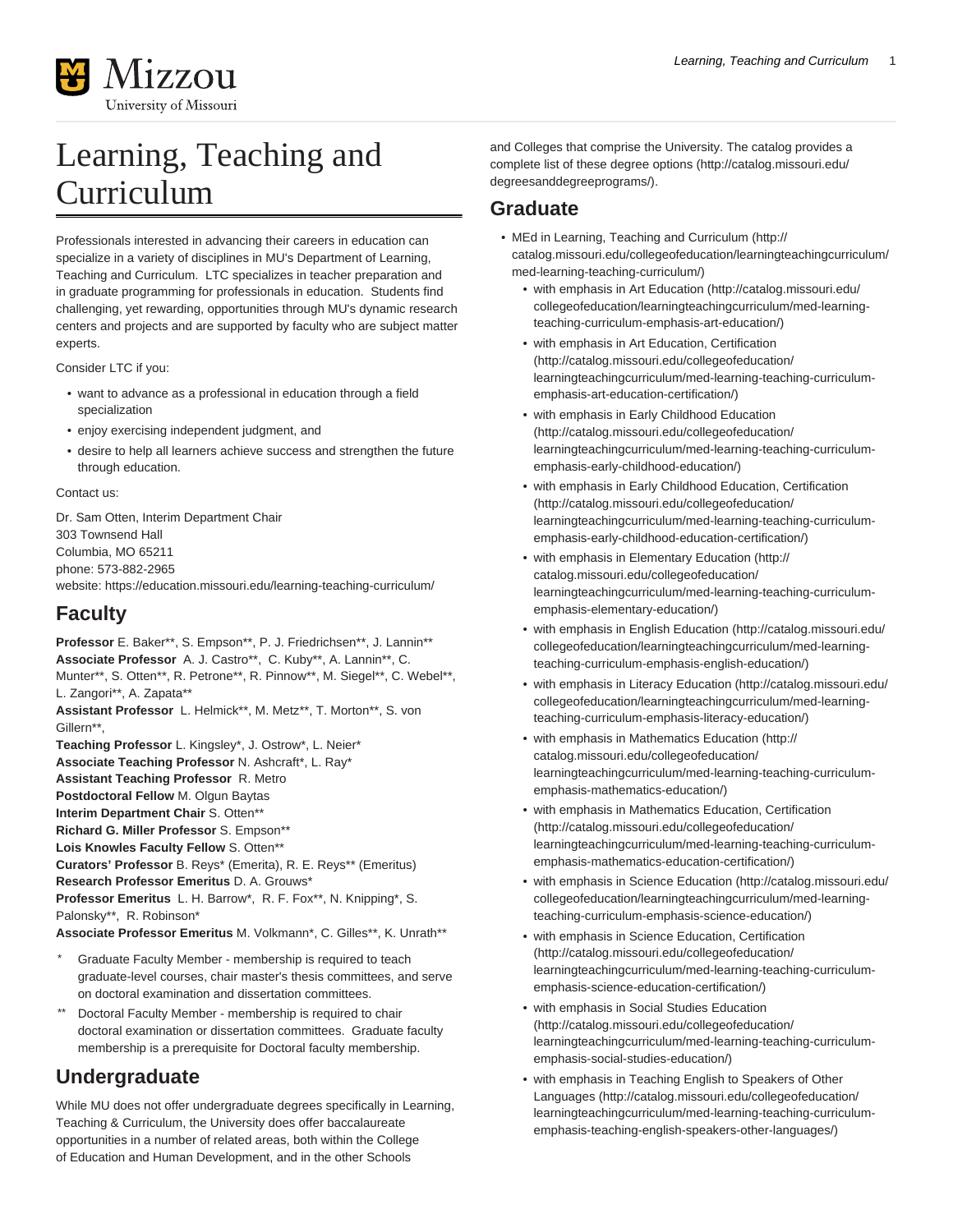

- [EdSp in Learning, Teaching and Curriculum](http://catalog.missouri.edu/collegeofeducation/learningteachingcurriculum/edsp-learning-teaching-curriculum/) [\(http://](http://catalog.missouri.edu/collegeofeducation/learningteachingcurriculum/edsp-learning-teaching-curriculum/) [catalog.missouri.edu/collegeofeducation/learningteachingcurriculum/](http://catalog.missouri.edu/collegeofeducation/learningteachingcurriculum/edsp-learning-teaching-curriculum/) [edsp-learning-teaching-curriculum/](http://catalog.missouri.edu/collegeofeducation/learningteachingcurriculum/edsp-learning-teaching-curriculum/))
	- [with emphasis in Literacy Education](http://catalog.missouri.edu/collegeofeducation/learningteachingcurriculum/edsp-learning-teaching-curriculum-emphasis-literacy-education/) [\(http://catalog.missouri.edu/](http://catalog.missouri.edu/collegeofeducation/learningteachingcurriculum/edsp-learning-teaching-curriculum-emphasis-literacy-education/) [collegeofeducation/learningteachingcurriculum/edsp-learning](http://catalog.missouri.edu/collegeofeducation/learningteachingcurriculum/edsp-learning-teaching-curriculum-emphasis-literacy-education/)[teaching-curriculum-emphasis-literacy-education/](http://catalog.missouri.edu/collegeofeducation/learningteachingcurriculum/edsp-learning-teaching-curriculum-emphasis-literacy-education/))
	- [with emphasis in Mathematics Education](http://catalog.missouri.edu/collegeofeducation/learningteachingcurriculum/edsp-learning-teaching-curriculum-emphasis-mathematics-education/) [\(http://](http://catalog.missouri.edu/collegeofeducation/learningteachingcurriculum/edsp-learning-teaching-curriculum-emphasis-mathematics-education/) [catalog.missouri.edu/collegeofeducation/](http://catalog.missouri.edu/collegeofeducation/learningteachingcurriculum/edsp-learning-teaching-curriculum-emphasis-mathematics-education/) [learningteachingcurriculum/edsp-learning-teaching-curriculum](http://catalog.missouri.edu/collegeofeducation/learningteachingcurriculum/edsp-learning-teaching-curriculum-emphasis-mathematics-education/)[emphasis-mathematics-education/\)](http://catalog.missouri.edu/collegeofeducation/learningteachingcurriculum/edsp-learning-teaching-curriculum-emphasis-mathematics-education/)
	- [with emphasis in Science Education \(http://catalog.missouri.edu/](http://catalog.missouri.edu/collegeofeducation/learningteachingcurriculum/edsp-learning-teaching-curriculum-emphasis-science-education/) [collegeofeducation/learningteachingcurriculum/edsp-learning](http://catalog.missouri.edu/collegeofeducation/learningteachingcurriculum/edsp-learning-teaching-curriculum-emphasis-science-education/)[teaching-curriculum-emphasis-science-education/](http://catalog.missouri.edu/collegeofeducation/learningteachingcurriculum/edsp-learning-teaching-curriculum-emphasis-science-education/))
- [EdD in Learning, Teaching and Curriculum \(http://](http://catalog.missouri.edu/collegeofeducation/learningteachingcurriculum/edd-learning-teaching-curriculum/) [catalog.missouri.edu/collegeofeducation/learningteachingcurriculum/](http://catalog.missouri.edu/collegeofeducation/learningteachingcurriculum/edd-learning-teaching-curriculum/) [edd-learning-teaching-curriculum/](http://catalog.missouri.edu/collegeofeducation/learningteachingcurriculum/edd-learning-teaching-curriculum/))
	- [with emphasis in Elementary Education \(http://](http://catalog.missouri.edu/collegeofeducation/learningteachingcurriculum/edd-learning-teaching-curriculum-emphasis-elementary-education/) [catalog.missouri.edu/collegeofeducation/](http://catalog.missouri.edu/collegeofeducation/learningteachingcurriculum/edd-learning-teaching-curriculum-emphasis-elementary-education/) [learningteachingcurriculum/edd-learning-teaching-curriculum](http://catalog.missouri.edu/collegeofeducation/learningteachingcurriculum/edd-learning-teaching-curriculum-emphasis-elementary-education/)[emphasis-elementary-education/](http://catalog.missouri.edu/collegeofeducation/learningteachingcurriculum/edd-learning-teaching-curriculum-emphasis-elementary-education/))
	- [with emphasis in General](http://catalog.missouri.edu/collegeofeducation/learningteachingcurriculum/edd-learning-teaching-curriculum-emphasis-general/) ([http://catalog.missouri.edu/](http://catalog.missouri.edu/collegeofeducation/learningteachingcurriculum/edd-learning-teaching-curriculum-emphasis-general/) [collegeofeducation/learningteachingcurriculum/edd-learning](http://catalog.missouri.edu/collegeofeducation/learningteachingcurriculum/edd-learning-teaching-curriculum-emphasis-general/)[teaching-curriculum-emphasis-general/](http://catalog.missouri.edu/collegeofeducation/learningteachingcurriculum/edd-learning-teaching-curriculum-emphasis-general/))
- [PhD in Learning, Teaching and Curriculum](http://catalog.missouri.edu/collegeofeducation/learningteachingcurriculum/phd-learning-teaching-curriculum/) [\(http://](http://catalog.missouri.edu/collegeofeducation/learningteachingcurriculum/phd-learning-teaching-curriculum/) [catalog.missouri.edu/collegeofeducation/learningteachingcurriculum/](http://catalog.missouri.edu/collegeofeducation/learningteachingcurriculum/phd-learning-teaching-curriculum/) [phd-learning-teaching-curriculum/](http://catalog.missouri.edu/collegeofeducation/learningteachingcurriculum/phd-learning-teaching-curriculum/))
	- [with emphasis in Art Education](http://catalog.missouri.edu/collegeofeducation/learningteachingcurriculum/phd-learning-teaching-curriculum-emphasis-art-education/) [\(http://catalog.missouri.edu/](http://catalog.missouri.edu/collegeofeducation/learningteachingcurriculum/phd-learning-teaching-curriculum-emphasis-art-education/) [collegeofeducation/learningteachingcurriculum/phd-learning](http://catalog.missouri.edu/collegeofeducation/learningteachingcurriculum/phd-learning-teaching-curriculum-emphasis-art-education/)[teaching-curriculum-emphasis-art-education/](http://catalog.missouri.edu/collegeofeducation/learningteachingcurriculum/phd-learning-teaching-curriculum-emphasis-art-education/))
	- [with emphasis in Early Childhood Education](http://catalog.missouri.edu/collegeofeducation/learningteachingcurriculum/phd-learning-teaching-curriculum-emphasis-early-childhood-education/) ([http://catalog.missouri.edu/collegeofeducation/](http://catalog.missouri.edu/collegeofeducation/learningteachingcurriculum/phd-learning-teaching-curriculum-emphasis-early-childhood-education/) [learningteachingcurriculum/phd-learning-teaching-curriculum](http://catalog.missouri.edu/collegeofeducation/learningteachingcurriculum/phd-learning-teaching-curriculum-emphasis-early-childhood-education/)[emphasis-early-childhood-education/\)](http://catalog.missouri.edu/collegeofeducation/learningteachingcurriculum/phd-learning-teaching-curriculum-emphasis-early-childhood-education/)
	- [with emphasis in Elementary Education \(http://](http://catalog.missouri.edu/collegeofeducation/learningteachingcurriculum/phd-learning-teaching-curriculum-emphasis-elementary-education/) [catalog.missouri.edu/collegeofeducation/](http://catalog.missouri.edu/collegeofeducation/learningteachingcurriculum/phd-learning-teaching-curriculum-emphasis-elementary-education/) [learningteachingcurriculum/phd-learning-teaching-curriculum](http://catalog.missouri.edu/collegeofeducation/learningteachingcurriculum/phd-learning-teaching-curriculum-emphasis-elementary-education/)[emphasis-elementary-education/](http://catalog.missouri.edu/collegeofeducation/learningteachingcurriculum/phd-learning-teaching-curriculum-emphasis-elementary-education/))
	- [with emphasis in Language and Literacies for Social](http://catalog.missouri.edu/collegeofeducation/learningteachingcurriculum/phd-learning-teaching-curriculum-emphasis-language-literacies-social-transformation/) [Transformation](http://catalog.missouri.edu/collegeofeducation/learningteachingcurriculum/phd-learning-teaching-curriculum-emphasis-language-literacies-social-transformation/) ([http://catalog.missouri.edu/collegeofeducation/](http://catalog.missouri.edu/collegeofeducation/learningteachingcurriculum/phd-learning-teaching-curriculum-emphasis-language-literacies-social-transformation/) [learningteachingcurriculum/phd-learning-teaching-curriculum](http://catalog.missouri.edu/collegeofeducation/learningteachingcurriculum/phd-learning-teaching-curriculum-emphasis-language-literacies-social-transformation/)[emphasis-language-literacies-social-transformation/](http://catalog.missouri.edu/collegeofeducation/learningteachingcurriculum/phd-learning-teaching-curriculum-emphasis-language-literacies-social-transformation/))
	- [with emphasis in Mathematics Education](http://catalog.missouri.edu/collegeofeducation/learningteachingcurriculum/phd-learning-teaching-curriculum-emphasis-mathematics-education/) [\(http://](http://catalog.missouri.edu/collegeofeducation/learningteachingcurriculum/phd-learning-teaching-curriculum-emphasis-mathematics-education/) [catalog.missouri.edu/collegeofeducation/](http://catalog.missouri.edu/collegeofeducation/learningteachingcurriculum/phd-learning-teaching-curriculum-emphasis-mathematics-education/) [learningteachingcurriculum/phd-learning-teaching-curriculum](http://catalog.missouri.edu/collegeofeducation/learningteachingcurriculum/phd-learning-teaching-curriculum-emphasis-mathematics-education/)[emphasis-mathematics-education/\)](http://catalog.missouri.edu/collegeofeducation/learningteachingcurriculum/phd-learning-teaching-curriculum-emphasis-mathematics-education/)
	- [with emphasis in Reading Education](http://catalog.missouri.edu/collegeofeducation/learningteachingcurriculum/phd-learning-teaching-curriculum-emphasis-reading-education/) ([http://catalog.missouri.edu/](http://catalog.missouri.edu/collegeofeducation/learningteachingcurriculum/phd-learning-teaching-curriculum-emphasis-reading-education/) [collegeofeducation/learningteachingcurriculum/phd-learning](http://catalog.missouri.edu/collegeofeducation/learningteachingcurriculum/phd-learning-teaching-curriculum-emphasis-reading-education/)[teaching-curriculum-emphasis-reading-education/\)](http://catalog.missouri.edu/collegeofeducation/learningteachingcurriculum/phd-learning-teaching-curriculum-emphasis-reading-education/)
	- [with emphasis in Science Education \(http://catalog.missouri.edu/](http://catalog.missouri.edu/collegeofeducation/learningteachingcurriculum/phd-learning-teaching-curriculum-emphasis-science-education/) [collegeofeducation/learningteachingcurriculum/phd-learning](http://catalog.missouri.edu/collegeofeducation/learningteachingcurriculum/phd-learning-teaching-curriculum-emphasis-science-education/)[teaching-curriculum-emphasis-science-education/](http://catalog.missouri.edu/collegeofeducation/learningteachingcurriculum/phd-learning-teaching-curriculum-emphasis-science-education/))
	- [with emphasis in Social Studies Education](http://catalog.missouri.edu/collegeofeducation/learningteachingcurriculum/phd-learning-teaching-curriculum-emphasis-social-studies-education/) ([http://catalog.missouri.edu/collegeofeducation/](http://catalog.missouri.edu/collegeofeducation/learningteachingcurriculum/phd-learning-teaching-curriculum-emphasis-social-studies-education/) [learningteachingcurriculum/phd-learning-teaching-curriculum](http://catalog.missouri.edu/collegeofeducation/learningteachingcurriculum/phd-learning-teaching-curriculum-emphasis-social-studies-education/)[emphasis-social-studies-education/\)](http://catalog.missouri.edu/collegeofeducation/learningteachingcurriculum/phd-learning-teaching-curriculum-emphasis-social-studies-education/)

Learning, Teaching and Curriculum Graduate Student Services

303 Townsend Hall Columbia, MO 65211 573-882-3742 <https://education.missouri.edu/learning-teaching-curriculum/>

# **About the Program**

Graduate study in Learning, Teaching, & Curriculum prepares teachers, curriculum leaders and teacher educators for professional excellence. With the rapid changes in education--especially developments in instructional materials and techniques, curriculum construction and classroom organization--teachers who have completed their certification may need to update, refine and extend their knowledge and skills.

Further, many educators enter new roles as subject-matter specialists, curriculum coordinators, supervisors of instruction, department heads, leaders of professional development education or teacher educators. Graduate programs in Learning, Teaching, & Curriculum are designed to prepare the professionals for these new roles.

# **Areas of Study**

Depending on the degree program, students can pursue disciplinespecific emphasis areas (e.g., English education, mathematics education, science education and others) and focus on curriculum development, research, or teacher education.

# **Financial Aid from the Program**

Some programs require an extra form or statement from those who wish to be considered for internal assistantships, fellowships or other funding packages. Check the program website or ask the program contact for details.

# **LTC\_V 1050: Principles of Sales**

Provide the student with the concepts, tools and skills to become a professional salesperson. Emphasis is placed upon participation and performance of sales skills.

# **Credit Hours**: 3

# **LTC\_V 1070: Word Processing and Presentation Concepts**

Instruction on preparing written documents and creating presentations for business, legal, medical, and social service career areas using word processing and presentation software; Special emphasis on the use of advanced features of computer business application software. Graded on A-F basis only.

# **Credit Hours**: 3

# **LTC\_V 1110: Principles of Retailing**

Examines problems, opportunities and trends in retailing. Problems and cases deal with store organization, budgeting, control, personnel and operation.

# **Credit Hours**: 3

# **LTC\_V 4085: Problems in Curriculum and Instruction - CTE**

Study of professional programs and issues or technical problems related to the field of career and technical education.

**Credit Hour**: 1-99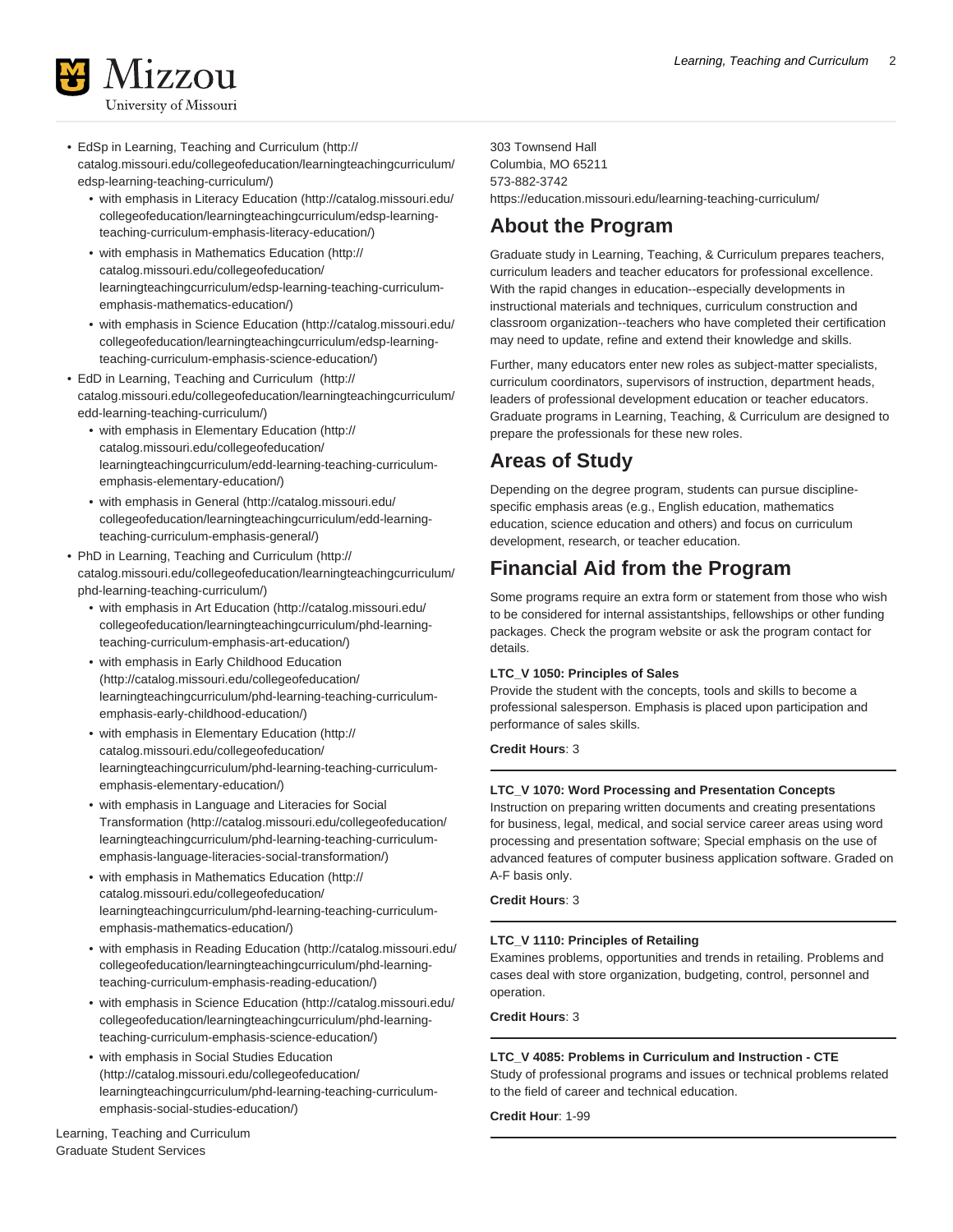# **LTC\_V 4210: Foundations of Adult Workforce Education**

Study of workforce education and human resource development; emphasis on the foundational concepts of adult learning theory and its application to the development and use of instructional methods, curriculum design, and procedures for adult workforce and professional education. Graded on A-F basis only.

#### **Credit Hours**: 3

# **LTC\_V 4570: Career Guidance**

Problems, methods, and procedures involved in assisting individuals in choosing, preparing for, entering upon, and progressing in their career. For workforce development and human resource professionals, employment counselors, and teachers, counselors, and school administrators.

**Credit Hour**: 2-3

# **LTC\_V 4710: Business Software Applications**

Advanced concepts, features, and applications central to the major types of business software--spreadsheets, database management, word processing, graphics, and communications.

**Credit Hours**: 3

#### **LTC\_V 4750: Occupational Analysis**

Techniques, procedures of analyzing occupations into their basic elements. Required of trade teachers, coordinators.

**Credit Hours**: 2

# **LTC\_V 4910: Application of Adult Learning Concepts**

(cross-leveled with LTC\_V 7910). Course introduces students to the foundational concepts of adult learning theory, with a focus on the application of these theories to the development and use of instructional methods, curriculum design, and program development principles for instructors of adult learners in a variety of instructional settings. Graded on A-F basis only.

# **Credit Hours**: 3

**Prerequisites:** ESC\_PS 4115; junior standing

#### **LTC\_V 4920: Workforce Education and the Community College**

(cross-leveled with LTC\_V 7920). This course provides an overview of the philosophy, history, and development of the community college in America, and reviews the social, economic, and political forces affecting these institutions. It also explores the rationale and techniques for keeping instructional and organizational functions responsive to the changing educational and workforce needs of the community, with an emphasis on collaboration with public-sector economic development and workforce training programs and customized training services for private sector organizations. Graded on A-F basis only.

#### **Credit Hours**: 3

**Prerequisites:** Junior standing or instructor approval

#### **LTC\_V 7083: Teaching Personal Finance Literacy**

(same as FINPLN 7083) Principles and practices of teaching personal finance with particular emphasis on income, money management, spending and credit, and savings and investing. Course graded on A-F basis only.

#### **Credit Hours**: 3

#### **LTC\_V 7085: Problems in Curriculum and Instruction-CTE**

Study of professional programs and issues or technical problems related to the field of career and technical education.

**Credit Hour**: 1-99

#### **LTC\_V 7570: Career Guidance**

(cross-leveled with LTC\_V 4570). Problems, methods, procedures involved in assisting individuals in choosing, preparing for, entering upon, progressing in their vocation. For teachers, counselors, school administrators. Graded on A-F basis only.

**Credit Hour**: 2-3

#### **LTC\_V 7750: Occupational Analysis**

Techniques, procedures of analyzing occupations into their basic elements. Required of trade teachers, coordinators.

**Credit Hours**: 2

#### **LTC\_V 7910: Application of Adult Learning Concepts**

(cross-leveled with LTC\_V 4910). Course introduces students to the foundational concepts of adult learning theories, with a focus on the application of these theories to the development and use of instructional methods, curriculum design, and program development principles for instructors of adult learners in a variety of instructional settings. Graded on A-F basis only.

**Credit Hours**: 3

#### **LTC\_V 8085: Problems in Workforce and Professional Education** Independent, directed study on a topic in the areas of workforce, professional, or technology education.

**Credit Hour**: 1-99

# **LTC\_V 8190: Research Applications for Career and Technical Education**

Interpretation, evaluation, and application of research methodologies and findings in career and technical education.

# **Credit Hours**: 3

#### **LTC\_V 8210: Program Development in Adult Workforce Education**

The adult workforce and professional education movement; characteristics of and learning principles applied to adult students; instructional materials, methods and procedures in organizing and operating adult vocational education programs. Graded on A-F basis only.

#### **Credit Hours**: 3

# **LTC\_V 8310: Foundations of Career and Technical Education**

Philosophy, background, nature, purpose, and role of career and technical education programs in secondary and post-secondary education and workforce development. For teachers and administrators working with career and technical education programs. Graded on A-F basis only.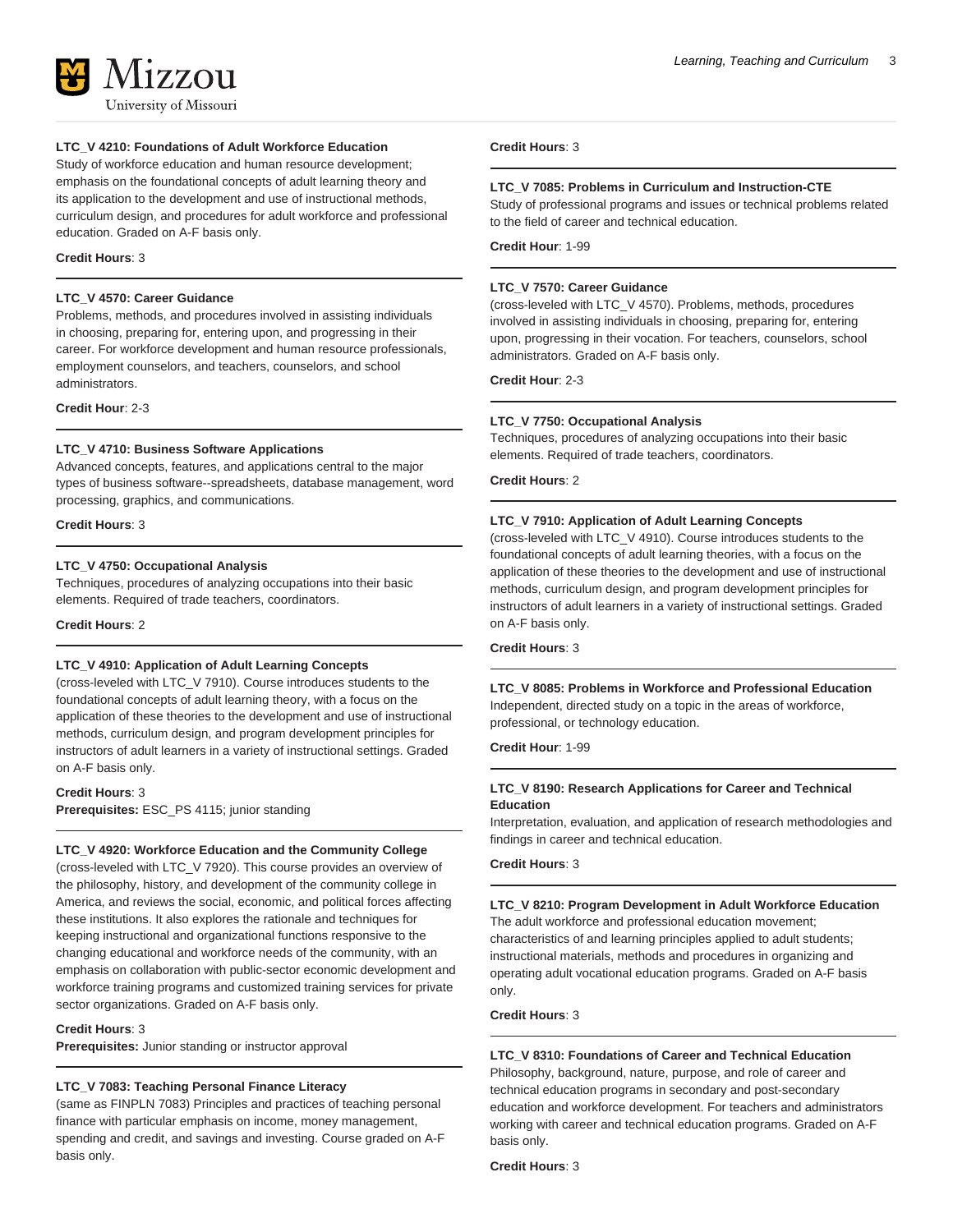

#### **LTC\_V 8350: Curriculum Development for Workforce and Professional Education**

In-depth investigation of curriculum development theory, research, issues, and procedures for workforce and professional education in the public and private sectors.

#### **Credit Hours**: 3

# **LTC\_V 8501: Topics in Workforce and Professional Education**

Topics in the field of workforce, professional, or technology education in the CTE program areas.

**Credit Hour**: 1-99

#### **LTC\_V 8510: Evaluation in Workforce and Professional Education**

Development of evaluation procedures and the construction of evaluation devices for workforce and professional education. Emphasizes performance evaluation, improvement of instruction, and program review.

**Credit Hours**: 3

# **LTC\_V 8520: Implementation of Career and Technical Education Programs**

Types of organization, approved administrative and supervisory practices, and state and federal guidelines for programs of career and technical education. Graded on A-F basis only.

#### **Credit Hours**: 3

#### **LTC 1100: Orientation**

This course familiarizes and orients students with MU resources, College of Education programs and expectations and career options. Graded on S/U basis only.

**Credit Hour**: 1

# **LTC 1110: Orientation: Art Education**

This course familiarizes and orients students with MU resources, College of Education programs and expectations and career options, emphasizing Art Education. Graded on S/U basis only.

**Credit Hour**: 1

#### **LTC 1120: Orientation: Math Education**

This course familiarizes and orients students with MU resources, College of Education programs and expectations and career options, emphasizing Math Education. Graded on S/U basis only.

**Credit Hour**: 1

#### **LTC 1130: Orientation: Middle School Education**

This course familiarizes and orients students with MU resources, College of Education programs and expectations and career options, emphasizing Middle School Education. Graded on S/U basis only.

**Credit Hour**: 1

#### **LTC 1155: Orientation: Science Education**

This course familiarizes and orients students with MU resources, College of Education programs and expectations and career options, emphasizing Science Education. Graded on S/U basis only.

**Credit Hour**: 1

# **LTC 1170: Orientation: English/Language Arts**

This course familiarizes and orients students with MU resources, College of Education programs, expectations and career options, emphasizing English/Language Arts education. Graded on S/U only.

**Credit Hour**: 1

#### **LTC 1320: Scuba Theory**

The curriculum of the class includes bio-physics, hydrostatic pressures, physiology, fundamentals of compressed gases, environmental conditions, mechanics, first aid as it relates to diving, and planning speciality dives such as decompression, night, cave, ice, salvage and wreck diving.

#### **Credit Hours**: 3

#### **LTC 2040: Inquiring into Schools, Community and Society I**

This course focuses on schooling in American society, the school community, the school culture and students' lives and identities. Studied are the political, cultural, and economic conditions of the schools.

**Credit Hours**: 3

#### **LTC 2044: Inquiry into Schools, Community and Society: Field**

This field experience course supports the Inquiring into Schools, Community and Society (ISCS), component of Phase I. Graded on S/U basis only.

**Credit Hour**: 1

#### **LTC 2200: School Health and Student Wellbeing**

This course will explore and analyze the critical role schools and teachers play to address students' physical, social, and emotional wellbeing. Research indicates that a healthy school environment can improve both academic and social outcomes. Focus areas include school safety, nutrition policy and health education.

**Credit Hours**: 3

#### **LTC 4004: Field Experience**

This course is a stand alone field experience for College of Education majors to gain additional experience inside the classroom. Graded on S/ U basis only.

**Credit Hour**: 0-2

#### **LTC 4085: Problems in Curriculum and Instruction**

Studies professional programs and issues in health or physical education.

# **Credit Hour**: 1-3

**Recommended:** instructor's consent

# **LTC 4085W: Problems in Curriculum and Instruction - Writing Intensive**

Studies professional programs and issues in health or physical education.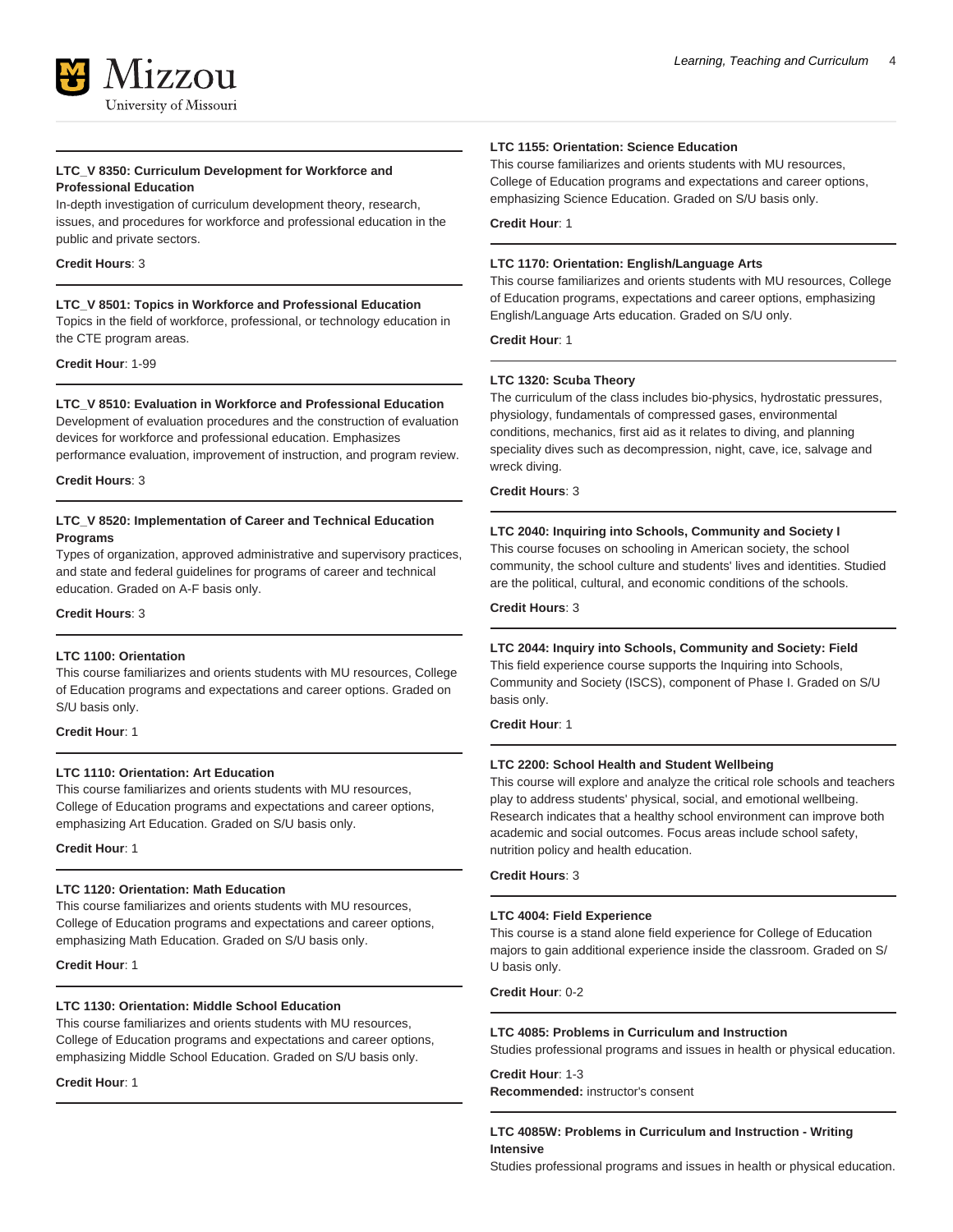# **Credit Hour**: 1-3

**Recommended:** instructor's consent

# **LTC 4091: Assessment and Family Collaboration in Early Childhood Education**

(cross-leveled with LTC 7091). Strategies for effectively observing and assessing young children and strategies for building positive family and community relationships, which support children's development and learning.

# **Credit Hours**: 3

**Prerequisites:** Consent required (enrollment limited to students admitted to Phase II)

#### **LTC 4110: Working with Infants and Toddlers**

(cross-leveled with LTC 7110). Experience working with children aged 6 weeks to 2 1/2 years and their families. Opportunity to apply theories of cognitive, language, and social development.

#### **Credit Hour**: 2-3

**Recommended:** Admittance to Phase II

# **LTC 4120: Early Childhood Education Literacy Methods & Assessment I**

(cross-leveled with LTC 7120). Strategies for assessing and supporting young children's literacy development. Graded on A-F basis only. Recommended: admittance to College of Education required and co enrollment of LTC 4210 and LTC 4124: K-3 Field Experience.

#### **Credit Hours**: 3

**Prerequisites:** Consent of department required

# **LTC 4120W: Early Childhood Education Literacy Methods & Assessment I - Writing Intensive**

(cross-leveled with LTC 7120). Strategies for assessing and supporting young children's literacy development. Graded on A-F basis only. Recommended: admittance to College of Education required and co enrollment of LTC 4210 and LTC 4124: K-3 Field Experience.

#### **Credit Hours**: 3

**Prerequisites:** Consent of department required

# **LTC 4124: Emergent and Developing Literacy Early Childhood Field Experience**

This field experience supports the LTC 4120 component of Phase II. Field experience expectations are delineated in the LTC 4120 course syllabi. Graded on a S/U basis only.

# **Credit Hours**: 3

**Corequisites:** LTC 4120 and LTC 4210 **Recommended:** Admittance to Phase II

# **LTC 4130: Teaching and Learning Math, Science and Social Studies w/ Young Children**

(cross-leveled with LTC 7130). Strategies for assessing and supporting young children's math, science and social studies learning. Includes strategies for home-school collaboration. Must take concurrently with K-3 field experience. Graded on A-F basis only.

**Credit Hours**: 9 **Corequisites:** LTC 4134 **Recommended:** Admittance to Phase II

#### **LTC 4134: Teaching & Learning Math, Sci & Soc Studies w/Young Children Field Experience**

This field experience supports the LTC 4130 component of Phase II. Field experience expectations are delineated in the LTC 4130 course syllabi. Graded on a S/U basis only.

# **Credit Hours**: 3

**Corequisites:** LTC 4130 **Recommended:** Admittance to Phase II

#### **LTC 4140: Curriculum, Theory and Classroom Management in Early Childhood Education**

(cross-leveled with LTC 7140). Reflection on the relationship of theory and practice in ECE. Consideration of various topics including historical influences on early childhood curriculum, models of early childhood curriculum, classroom management, and individualizing curriculum.

#### **Credit Hours**: 3

**Prerequisites:** Consent required (enrollment limited to students who have completed the first two semesters of Phase II)

# **LTC 4140W: Curriculum, Theory and Classroom Management in Early Childhood Education - Writing Intensive**

(cross-leveled with LTC 7140). Reflection on the relationship of theory and practice in ECE. Consideration of various topics including historical influences on early childhood curriculum, models of early childhood curriculum, classroom management, and individualizing curriculum.

#### **Credit Hours**: 3

**Prerequisites:** Consent required (enrollment limited to students who have completed the first two semesters of Phase II)

# **LTC 4150: Early Childhood Education Literacy Teaching Methods and Assessment II**

(cross-leveled with LTC 7150). Advanced strategies for assessing and supporting young children's literacy development.

#### **Credit Hours**: 3

**Prerequisites:** Consent of department required

**Recommended:** LTC 4120 or LTC 7120, LTC 4124 K-3 Field experience and admittance to the ECE certification program in Phase II of the College of Education required

#### **LTC 4150W: Early Childhood Education Literacy Teaching Methods and Assessment II - Writing Intensive**

(cross-leveled with LTC 7150). Advanced strategies for assessing and supporting young children's literacy development.

#### **Credit Hours**: 3

**Prerequisites:** Consent of department required

**Recommended:** LTC 4120 or LTC 7120, LTC 4124 K-3 Field experience and admittance to the ECE certification program in Phase II of the College of Education required

#### **LTC 4160: Motor Development in Young Children**

For Early Childhood majors. Study of young children's motor development.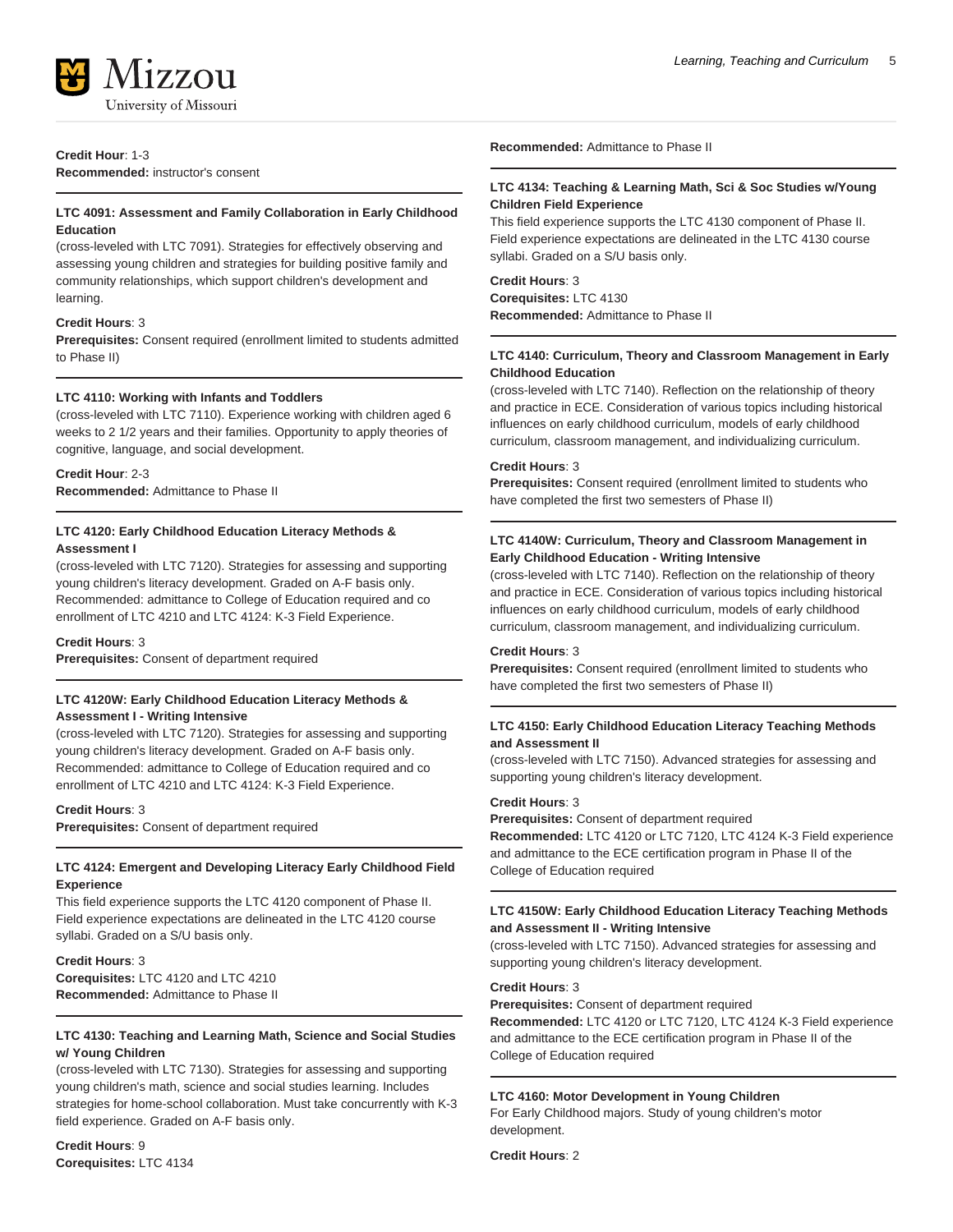

#### **Recommended:** Admission to Phase II

# **LTC 4170: Program Management & Environmental Organization in PreKindergarten**

Strategies for working with children aged 2-6 and their families. Emphasis on planning and implementing developmentally appropriate practice, designing effective learning environments, and managing programs.

#### **Credit Hours**: 3

**Prerequisites:** Consent required (enrollment limited to students admitted to Phase II, and completion of first 2 semesters of Phase II) **Recommended:** Co-enrollment in LTC 4971 (Early Childhood section)

#### **LTC 4194: Elementary Education Field Experience I**

Seminars and diverse 1-5 grade classroom experience focus is on the learner and learning in the elementary school. Graded on a S/U basis only.

**Credit Hour**: 1-3 **Recommended:** Admittance to Phase II

#### **LTC 4200: Young Children's Emergent Language**

(cross-leveled with LTC 7200). For Early Childhood and Elementary Education majors. Study of young children's language development and implications for teachers.

**Credit Hours**: 2 **Corequisites:** LTC 4120, LTC 4124, and LTC 4210 **Recommended:** Admittance to Phase II

# **LTC 4210: Children's Language and Literature**

(cross-leveled with LTC 7210). For Early Childhood Education majors. Examines children's oral language development and surveys the field of children's literature for children ages birth to eight. Graded on A-F basis only.

**Credit Hours**: 3 **Corequisites:** LTC 4120 and LTC 4124 **Recommended:** Admittance to Phase II

#### **LTC 4211: Literacy Assessment and Development**

Focus is on the development, assessment, and instruction of reading and writing motivations, skills, and strategies of diverse learners with emphasis on data interpretation and instruction. Graded on A-F basis only.

#### **Credit Hours**: 3 **Recommended:** Admittance to Phase II

#### **LTC 4221: Contexts and Methods for Elementary Reading Instruction**

Students will closely explore the different contexts, methods, and materials for reading instruction in diverse settings. Graded on A-F basis only.

# **Credit Hours**: 3

**Recommended:** Admittance to Phase II

#### **LTC 4231: Contexts and Methods for Writing Instruction**

This course explores contexts and methods for writing instruction, with a focus on writing development, writing across the content, and multimodel and multilingual composition. Graded on A-F basis only.

## **Credit Hours**: 3

**Recommended:** Admittance to Phase II

#### **LTC 4231W: Contexts and Methods for Writing Instruction - Writing Intensive**

This course explores contexts and methods for writing instruction, with a focus on writing development, writing across the content, and multimodel and multilingual composition. Graded on A-F basis only.

# **Credit Hours**: 3

**Recommended:** Admittance to Phase II

#### **LTC 4240: Art for Children**

(cross-leveled with LTC 7240). This course focuses on appropriate teaching methods and strategies for teaching art (studio, art history, aesthetic, and criticism), artistic development of children, and curriculum, instructional, and organization strategies for the art classroom.

#### **Credit Hours**: 2

**Recommended:** Admittance to Phase II

# **LTC 4241: Diverse Literature for Children and Youth**

Reading and discussion of diverse literature within a wide variety of genres will allow students to explore issues of diversity as related to elementary instruction. Graded on A-F basis only.

#### **Credit Hours**: 3

**Recommended:** Admittance to Phase II

# **LTC 4241W: Diverse Literature for Children and Youth - Writing Intensive**

Reading and discussion of diverse literature within a wide variety of genres will allow students to explore issues of diversity as related to elementary instruction. Graded on A-F basis only.

#### **Credit Hours**: 3

**Recommended:** Admittance to Phase II

#### **LTC 4250: Music for Children**

Preparation of early childhood and elementary education students with the skills, knowledge, and philosophical foundations necessary to integrate music into the early childhood and elementary curricula.

#### **Credit Hours**: 2

**Recommended:** MUSIC\_NM 1608, MUSIC\_NM 1612, MUSIC\_NM 1618 or competency test; Admittance to Phase II

#### **LTC 4260: Elementary Social Studies**

To develop knowledge of social studies and the skills to teach social studies in the elementary school. The course is designed to provide the student with the skills to plan, implement, and evaluate both the teaching and learning processes for the elementary social studies classroom.

# **Credit Hours**: 3

**Recommended:** Admittance to Phase II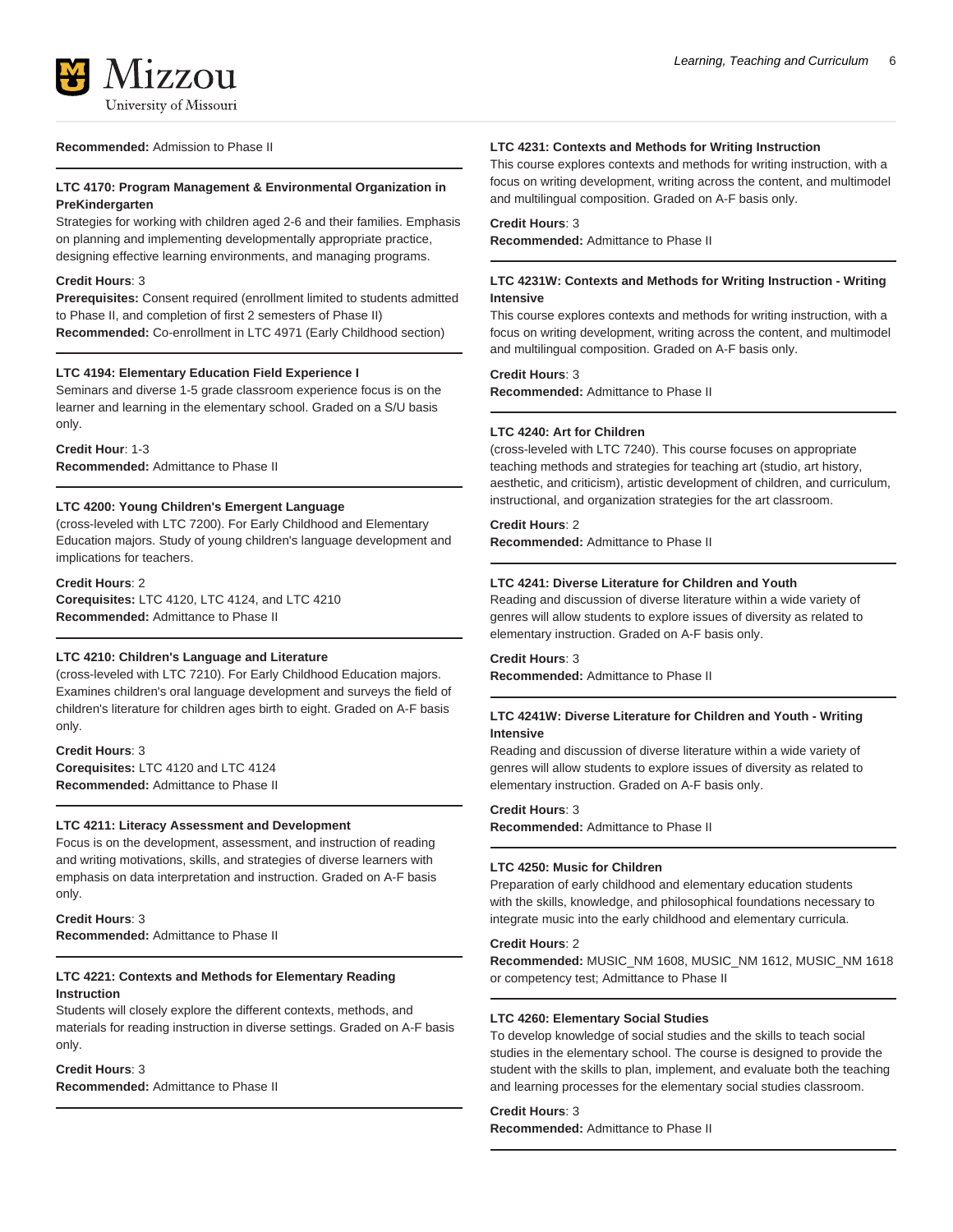# 17.7.011 University of Missouri

#### **LTC 4280: Teaching Science in Elementary Schools**

Concepts, materials, methods in the elementary school program.

**Credit Hours**: 3

**Recommended:** Admittance to Phase II

# **LTC 4294: Elementary Education Field Experience II**

Seminars and diverse 1-5 grade classroom experiences focus is on the teacher and instruction in the elementary school. Graded on S/U basis only.

**Credit Hour**: 1-3 **Recommended:** Admittance to Phase II

# **LTC 4300: Learning and Teaching Number and Operation in the Elementary School**

The purpose of this course is to (a) develop a deeper understanding of number and operation, (b) connect the mathematical knowledge of number as described in (a) to the learning and teaching of number in elementary school.

#### **Credit Hours**: 3 **Recommended:** Admittance to Phase II

# **LTC 4310: Learning and Teaching Geometry in the Elementary School**

The purpose of this course is to (a) develop a deeper understanding of geometry and measurement, (b) critically examine content and issues of the complexities in teaching and learning fundamental concepts of geometry and measurement in elementary schools.

#### **Credit Hours**: 3

**Recommended:** Admittance to Phase II

# **LTC 4320: Middle School Social Studies I**

Curriculum decision making, instructional planning, techniques and strategies, materials selection, approaches to assessment in middle level social studies, all based upon early adolescent growth and development principles.

**Credit Hours**: 3

# **Recommended:** Admittance to Phase II

#### **LTC 4324: Middle School Social Studies Field I**

This field experience supports the LTC 4320 component of Phase II for MS students. Field experience expectations are delineated in the LTC 4320 course syllabi. Graded on S/U basis only.

**Credit Hour**: 1 **Recommended:** Admittance to Phase II

# **LTC 4334: Middle School Social Studies Field Experience II**

This field experience supports the LTC 4550 component of Phase II for MS students. Field experience expectations are delineated in the LTC 4550 course syllabi. Graded on a S/U basis only.

#### **Credit Hour**: 1

**Recommended:** Admittance to Phase II

#### **LTC 4340: Middle School Science I**

(cross-leveled with LTC 7340). Concepts, materials, methods in middle school program.

# **Credit Hours**: 4

**Prerequisites:** Consent required **Recommended:** Admittance to Phase II

## **LTC 4340W: Middle School Science I - Writing Intensive**

(cross-leveled with LTC 7340). Concepts, materials, methods in middle school program.

#### **Credit Hours**: 4

**Prerequisites:** Consent required **Recommended:** Admittance to Phase II

#### **LTC 4344: Middle School Science Field I**

This field experience supports the LTC 4340 component of Phase II. Field experience expectations are delineated in the LTC 4340 course syllabi. Graded on a S/U basis only.

#### **Credit Hour**: 1

**Recommended:** Admittance to Phase II

# **LTC 4350: Middle School Science II**

(cross-leveled with LTC 7350). Concepts, materials, methods in the middle school program.

# **Credit Hours**: 3

**Recommended:** Admittance to Phase II

# **LTC 4354: Middle School Science Field Experience**

This field experience supports the LTC 4350 component of Phase II. Field experience expectations are delineated in the LTC 4350 course syllabi. Graded on a S/U basis only.

# **Credit Hour**: 1

**Recommended:** Admittance to Phase II

#### **LTC 4355: Middle School Science Methods III**

The third course in the middle school-level science methods sequence focuses on current curriculum standards, curriculum planning, and assessment. The use of technology for science teaching is integrated. Graded on A-F basis only.

# **Credit Hours**: 3

**Prerequisites:** LTC 4340W, LTC 4350 **Recommended:** Admittance to Phase 2

#### **LTC 4360: Intro. Teaching Mathematics in Middle and Secondary Schools**

(cross-leveled with LTC 7360). Introduction to teaching mathematics including: professional mathematics teacher associations and journals, learning theories related to teaching mathematics, tools, and materials for teaching mathematics, curriculum and instructional strategies (middle and lower high school level), and techniques for assessing mathematical understanding.

#### **Credit Hours**: 3 **Recommended:** Admittance to Phase II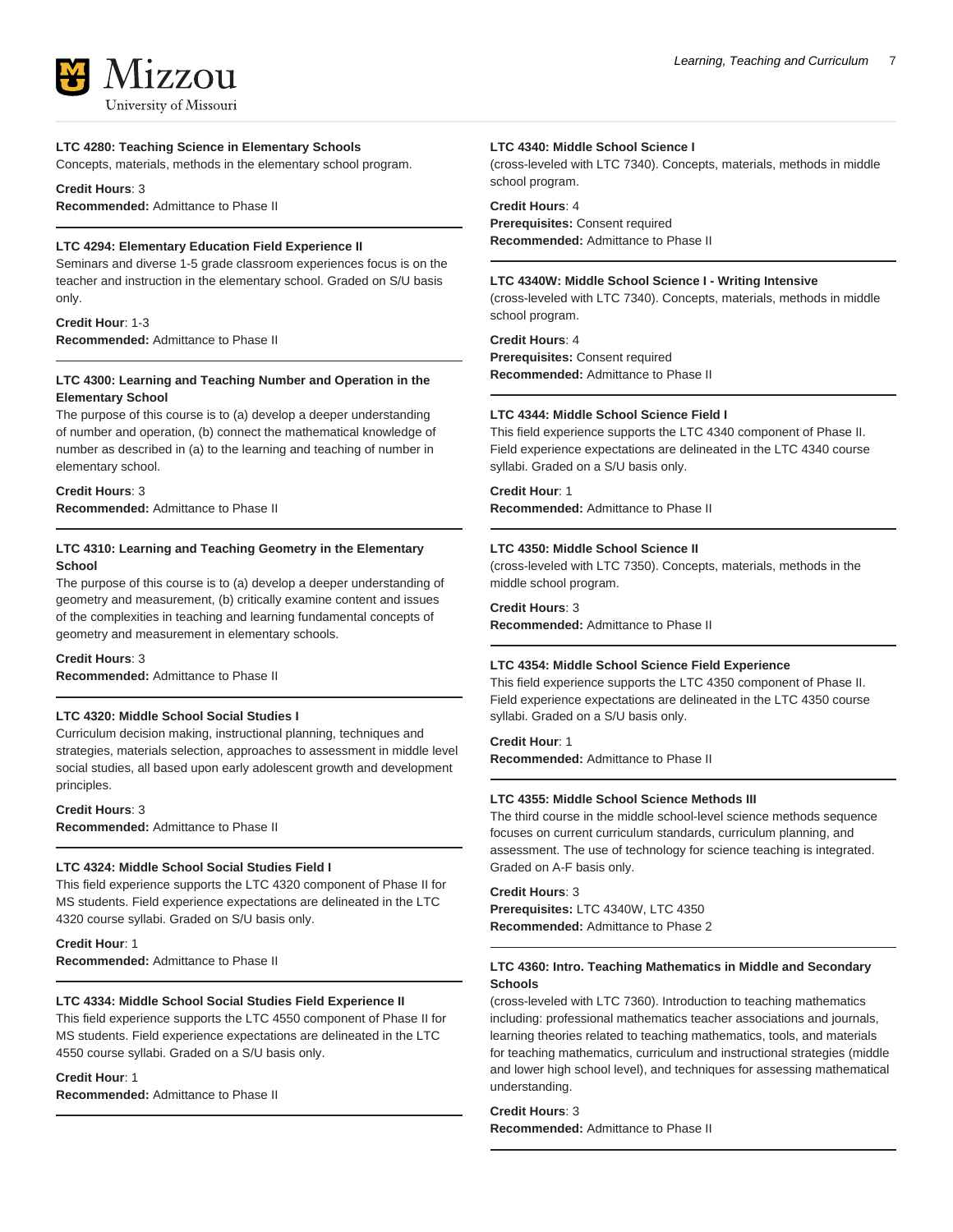

## **LTC 4364: Intro. Teaching Math in Middle and Secondary School Field Experience**

This field experience supports the LTC 4360 component of Phase II. Field experience expectations are delineated in the LTC 4360 course syllabi. Graded on a S/U basis only.

#### **Credit Hour**: 1

**Recommended:** Admittance to Phase II

# **LTC 4370: Teaching and Modeling Middle School Mathematics**

(cross-leveled with LTC 7370). Major issues/topics of the course include: nature of middle school students, lesson planning, developing and utilizing teaching strategies, assessment alternatives, teaching via problem solving and mathematical modeling, interdisciplinary strategies and materials, and techniques for assessing mathematical understanding.

#### **Credit Hours**: 3

**Prerequisites:** LTC 4360 or LTC 7360 and LTC 4581 or 7581 **Recommended:** Admittance to Phase II and at least 18 credit hours of required mathematics

# **LTC 4370W: Teaching and Modeling Middle School Mathematics - Writing Intensive**

(cross-leveled with LTC 7370). Major issues/topics of the course include: nature of middle school students, lesson planning, developing and utilizing teaching strategies, assessment alternatives, teaching via problem solving and mathematical modeling, interdisciplinary strategies and materials, and techniques for assessing mathematical understanding.

#### **Credit Hours**: 3

**Prerequisites:** LTC 4360 or LTC 7360 and LTC 4581 or 7581 **Recommended:** Admittance to Phase II and at least 18 credit hours of required mathematics

# **LTC 4374: Teaching and Modeling Middle School Mathematics Field Experience**

This field experience supports the LTC 4370 component of Phase II. Field experience expectations are delineated in the LTC 4370 course syllabi. Graded on a S/U basis only.

#### **Credit Hour**: 1

**Recommended:** Admittance to Phase II

#### **LTC 4380: Teaching Middle School Language Arts I**

(cross-leveled with LTC 7380). Integrates an understanding of literacy (highlighting reading) with content area demands, literature and other media texts, evaluation and inquiry within a context of diversity.

**Credit Hours**: 3 **Recommended:** Admittance to Phase II

# **LTC 4384: Teaching Middle School Language Arts I Field Experience**

This field experience supports the LTC 4380 component of Phase II. Field experience expectations are delineated in the LTC 4380 course syllabi. Graded on a S/U basis only.

**Credit Hour**: 1 **Recommended:** Admittance to Phase II **LTC 4390: Teaching Middle and Secondary English/Language Arts II**

(cross-leveled with LTC 7390). Prepares prospective educators with the knowledge, skills, and strategies necessary for integrating and teaching the English/Language Arts, primarily focusing on the teaching of writing and critical thinking.

#### **Credit Hours**: 3

**Recommended:** Admittance to Phase II

# **LTC 4390W: Teaching Middle and Secondary English/Language Arts II - Writing Intensive**

(cross-leveled with LTC 7390). Prepares prospective educators with the knowledge, skills, and strategies necessary for integrating and teaching the English/Language Arts, primarily focusing on the teaching of writing and critical thinking.

# **Credit Hours**: 3

**Recommended:** Admittance to Phase II

# **LTC 4394: Teaching Middle School Language Arts II Field Experience**

This field experience supports the LTC 4390 component of Phase II. Field experience expectations are delineated in the LTC 4390 course syllabi. Graded on a S/U basis only.

#### **Credit Hour**: 1

**Recommended:** Admittance to Phase II

# **LTC 4400: Teaching Middle and Secondary English/Language Arts III**

(cross-leveled with LTC 7400). Prepare prospective educators by focusing on the teaching of American culture and critical thinking, through literacy, mediacy, oracy, and cultural artifacts.

#### **Credit Hours**: 3

**Prerequisites:** LTC 4380 or LTC 7380 and LTC 4390 or LTC 7390 **Recommended:** Admittance to Phase II

# **LTC 4404: Teaching Middle School Language Arts III Field Experience**

This field experience supports the LTC 4400 component of Phase II. Field experience expectations are delineated in the LTC 4400 course syllabi. Graded on a S/U basis only.

#### **Credit Hour**: 1

**Recommended:** Admittance to Phase II

# **LTC 4410: Teaching, Engaging and Assessing Middle-Level Students**

(cross-leveled with LTC 7410). In this course students will learn about the specific and individual needs of middle-level students and develop the skills and understandings to meet these needs.

#### **Credit Hours**: 3

**Recommended:** Admittance to Phase II

# **LTC 4410W: Teaching, Engaging and Assessing Middle-Level Students - Writing Intensive**

(cross-leveled with LTC 7410). In this course students will learn about the specific and individual needs of middle-level students and develop the skills and understandings to meet these needs.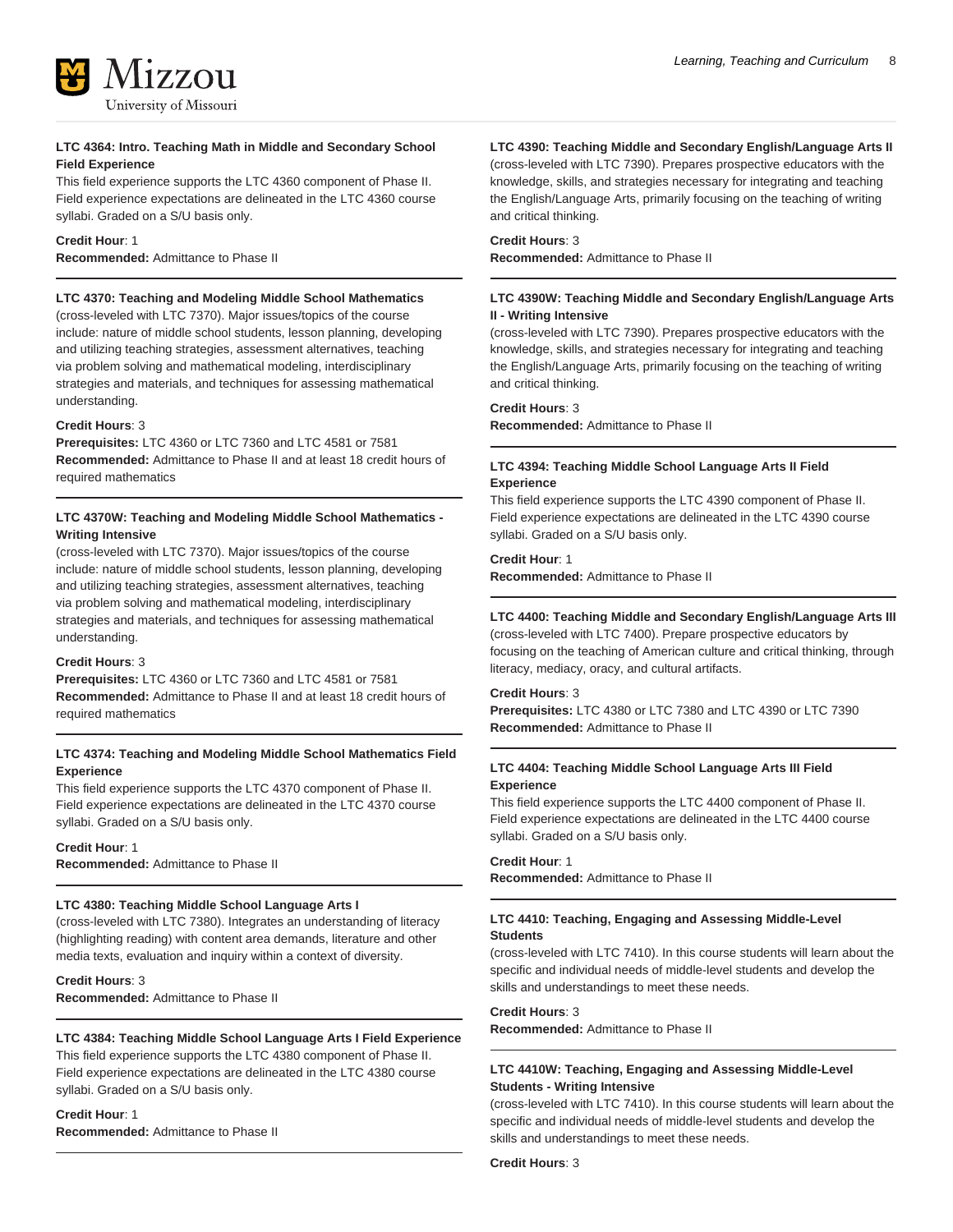#### **Recommended:** Admittance to Phase II

# **LTC 4414: Teaching, Engaging & Assessing Mid-Level Students Field Experience**

This field experience supports the LTC 4410 component of Phase II. Field experience expectations are delineated in the LTC 4410 course syllabi. Graded on a S/U basis only.

#### **Credit Hour**: 1

**Recommended:** Admittance to Phase II

#### **LTC 4420: Adolescent Literacy**

(cross-leveled with LTC 7420). Explores literacy implications of content areas. Topics include determining the difficulty of text, examining literature that supports content, creating alternative assessments, and evaluating reading/writing strategies as tools for learning. (Required of all students obtaining certification in middle school or concurrent certification in middle and secondary school area(s) except language arts.

#### **Credit Hours**: 3

**Recommended:** Admittance to Phase II

# **LTC 4424: Middle School Literacy Field Experience**

This field experience supports the LTC 4420 component of Phase II. Field experience expectations are delineated in the LTC 4420 course syllabi. Graded on a S/U basis only.

# **Credit Hour**: 1

**Recommended:** Admittance to Phase II

# **LTC 4460: Teaching English to Speakers of Other Languages**

(same as LINGST 4650; cross-leveled with LTC 7460, LINGST 7650). Linguistic and pedagogical principles of teaching English to speakers of other languages. Graded A-F only.

**Credit Hours**: 3 **Prerequisites:** Consent required

#### **LTC 4470: Teaching Secondary English/Language Arts I**

(cross-leveled with LTC 7470). Prepares prospective educators with the knowledge, skills, and strategies necessary for integrating and teaching the English/Language Arts, Primarily focusing on Young Adult Literature and critical thinking.

# **Credit Hours**: 3

**Recommended:** Admittance to Phase II

# **LTC 4474: Teaching Secondary English/Language Arts I Field Experience**

This field experience supports the LTC 4470 component of Phase II. Field experience expectations are delineated in the LTC 4470 course syllabi. Graded on a S/U basis only.

# **Credit Hour**: 1

**Recommended:** Admittance to Phase II

# **LTC 4480: Teaching Middle and Secondary English/Language Arts II**

(cross-leveled with LTC 7480). Prepares prospective educators with the knowledge and strategies necessary for integrating and teaching the English/Language Arts, primarily focusing on the teaching of writing and critical thinking.

#### **Credit Hours**: 3 **Recommended:** Admittance to Phase II

# **LTC 4480W: Teaching Middle and Secondary English/Language Arts II - Writing Intensive**

(cross-leveled with LTC 7480). Prepares prospective educators with the knowledge and strategies necessary for integrating and teaching the English/Language Arts, primarily focusing on the teaching of writing and critical thinking.

# **Credit Hours**: 3

**Recommended:** Admittance to Phase II

# **LTC 4484: Teaching Secondary English/Language Arts II Field Experience**

This field experience supports the LTC 4480 component of Phase II. Field experience expectations are delineated in the LTC 4480 course syllabi. Graded on a S/U basis only.

#### **Credit Hour**: 1

**Recommended:** Admittance to Phase II

# **LTC 4490: Teaching Middle and Secondary English/Language Arts III**

(cross-leveled with LTC 7490). Prepares prospective educators by focusing on the teaching of American culture and critical thinking, through literacy, mediacy, oracy, and cultural artifacts.

#### **Credit Hours**: 3

**Prerequisites:** LTC 4470 or LTC 7470 and LTC 4480 or LTC 7480 **Recommended:** Admittance to Phase II

# **LTC 4494: Teaching Secondary English/Language Arts III Field Experience**

This field experience supports the LTC 4490 component of Phase II. Field experience expectations are delineated in the LTC 4490 course syllabi. Graded on a S/U basis only.

#### **Credit Hour**: 1

**Recommended:** Admittance to Phase II

#### **LTC 4500: Emergent Language in Early Childhood**

(cross-leveled with LTC 7500). Study of language learning in young children; how meaning of the environment is gained through language; implications for teachers working with children from varying languagelearning environments.

# **Credit Hours**: 3

#### **LTC 4510: Assessment in Early Childhood Education**

A study of formal and informal assessment instruments and procedures used to measure progress and determine developmentally appropriate curriculum for children in early childhood settings.

#### **Credit Hours**: 3

**Recommended:** H\_D\_FS 3420 or equivalent child development or child psychology course

#### **LTC 4530: Introduction to Social Studies**

Will introduce prospective teachers to the profession of social studies teaching; to the bases for making curriculum choices in social studies and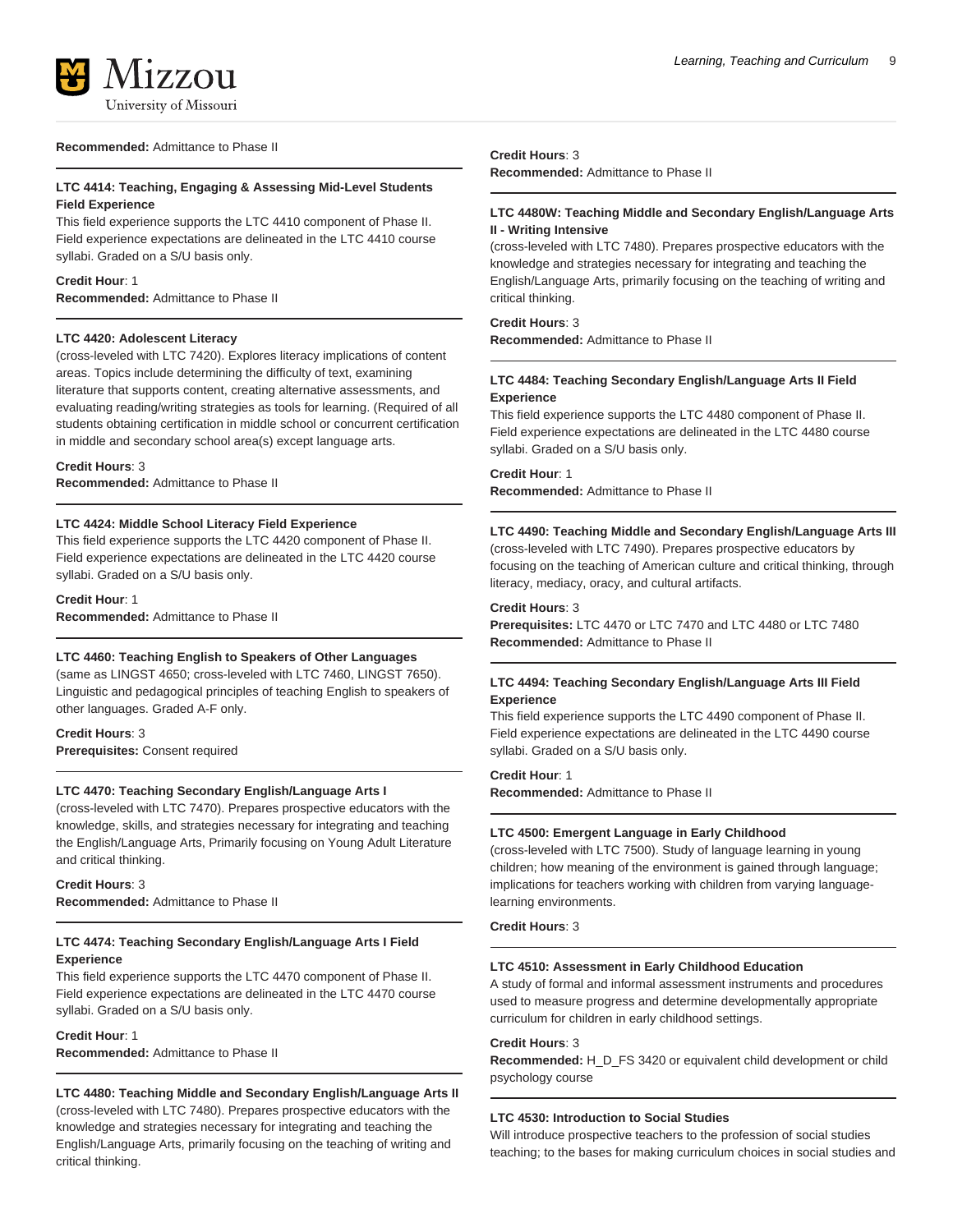the process of choosing content; and the process of planning curriculum and instruction in social studies classrooms.

**Credit Hours**: 3 **Recommended:** Admittance to Phase II

# **LTC 4534: Secondary Social Studies I Field Experience**

This field experience supports the Learning, Teaching and Curriculum 4530 component of Phase II. Field experience expectations are delineated in the LTC 4530 course syllabi. Graded on a S/U basis only.

**Credit Hour**: 1 **Recommended:** Admittance to Phase II

#### **LTC 4541: Reading and Writing in the Social Studies**

(cross-leveled with LTC 7541). Focuses on the teaching of reading and writing strategies for social studies teachers. Students review literacy interventions related to reading and writing historical texts. Graded on A-F basis only.

#### **Credit Hours**: 3

**Recommended:** Admittance to Phase II

### **LTC 4544: Reading and Writing in the Social Studies Field**

This field experience supports the Learning, Teaching and Curriculum 4541 component of Phase II. Field experience expectations are delineated in the LTC 4541 course syllabi. Graded on a S/U basis only.

#### **Credit Hour**: 1

**Recommended:** Admittance to Phase II

# **LTC 4550: Assessment in Social Studies**

Will address the purposes and development of social studies assessment for all levels from classroom to national assessment. Assessment will be used to reflect upon curriculum/instruction, make revisions and set goals.

#### **Credit Hours**: 3

**Recommended:** Admittance to Phase II

#### **LTC 4550W: Assessment in Social Studies - Writing Intensive**

Will address the purposes and development of social studies assessment for all levels from classroom to national assessment. Assessment will be used to reflect upon curriculum/instruction, make revisions and set goals.

**Credit Hours**: 3 **Recommended:** Admittance to Phase II

#### **LTC 4554: Secondary Social Studies III Field Experience**

This field experience supports the LTC 4550 component of Phase II. Field experience expectations are delineated in the LTC 4550 course syllabi. Graded on a S/U basis only.

**Credit Hour**: 1 **Recommended:** Admittance to Phase II

#### **LTC 4560: Reading and Writing in the Content Areas**

(cross-leveled with LTC 7560). For secondary school teachers. Specific ways teachers can help students improve reading and writing skills in content areas and ways they can be taught.

**Credit Hours**: 3 **Recommended:** Phase II admittance

# **LTC 4565: Reading and Writing in the Content Areas II**

(cross-leveled with LTC 7565). Reading and Writing in the Content Areas II explores specific reading and writing content area strategies, with a focus on struggling students and new investigations in disciplinary literacy.

#### **Credit Hours**: 3

**Prerequisites:** LTC 4560 or LTC 7560 or LTC 4380

### **LTC 4571: Introduction to Teaching Mathematics in Middle and Secondary Schools**

Introduction to teaching mathematics including: professional mathematics teacher associations and journals, learning theories related to teaching mathematics, tools, and materials for teaching mathematics, curriculum and instructional strategies (middle and lower high school level), and techniques for assessing mathematical understanding. Recommended: Admittance to Phase II

# **Credit Hours**: 3

# **LTC 4574: Intro. Teaching Math in Middle and Secondary School Field Experience**

Field experience supporting the LTC 4571 component of Phase II. Field experience expectations are delineated in the LTC 4571 course syllabi. Graded on a S/U basis only.

#### **Credit Hour**: 1

**Recommended:** Admittance to Phase II

# **LTC 4581: Teaching Mathematics in Middle and Secondary Schools: Focus on Algebra and Technology**

(cross-leveled with LTC 7581). Key issues in the teaching of pre-algebra through advanced algebra, appropriate use of technology, lesson planning, integration of appropriate models, mathematical connections. Graded on A-F basis only.

#### **Credit Hours**: 3

**Prerequisites:** LTC 4571 or LTC 7571 or LTC 4360 or LTC 7360 **Recommended:** Admittance to Phase II

# **LTC 4584: Teaching Math in Middle and Secondary Schools: Algebra and Technology Field**

This field experience supports the Learning, Teaching and Curriculum 4581/7581 component of Phase II. Field experience expectations are delineated in the LTC 4581/LTC 7581 course syllabi. Graded on S/U basis only.

### **Credit Hour**: 1

# **LTC 4590: Teach.Math in Sec.Schools: Focus on Geometry, Probability and Statistics**

(cross-leveled with LTC 7590). Provides experience which advanced students' knowledge, understanding, and facility in engaging students in learning mathematics. Major issues/topics highlighted in the course are: exploration of curriculum, teaching strategies, and assessment for geometry, probability and statistics.

# **Credit Hours**: 3

**Prerequisites:** LTC 4571 or LTC 7571 and LTC 4581 or LTC 7581 **Recommended:** Admittance to Phase II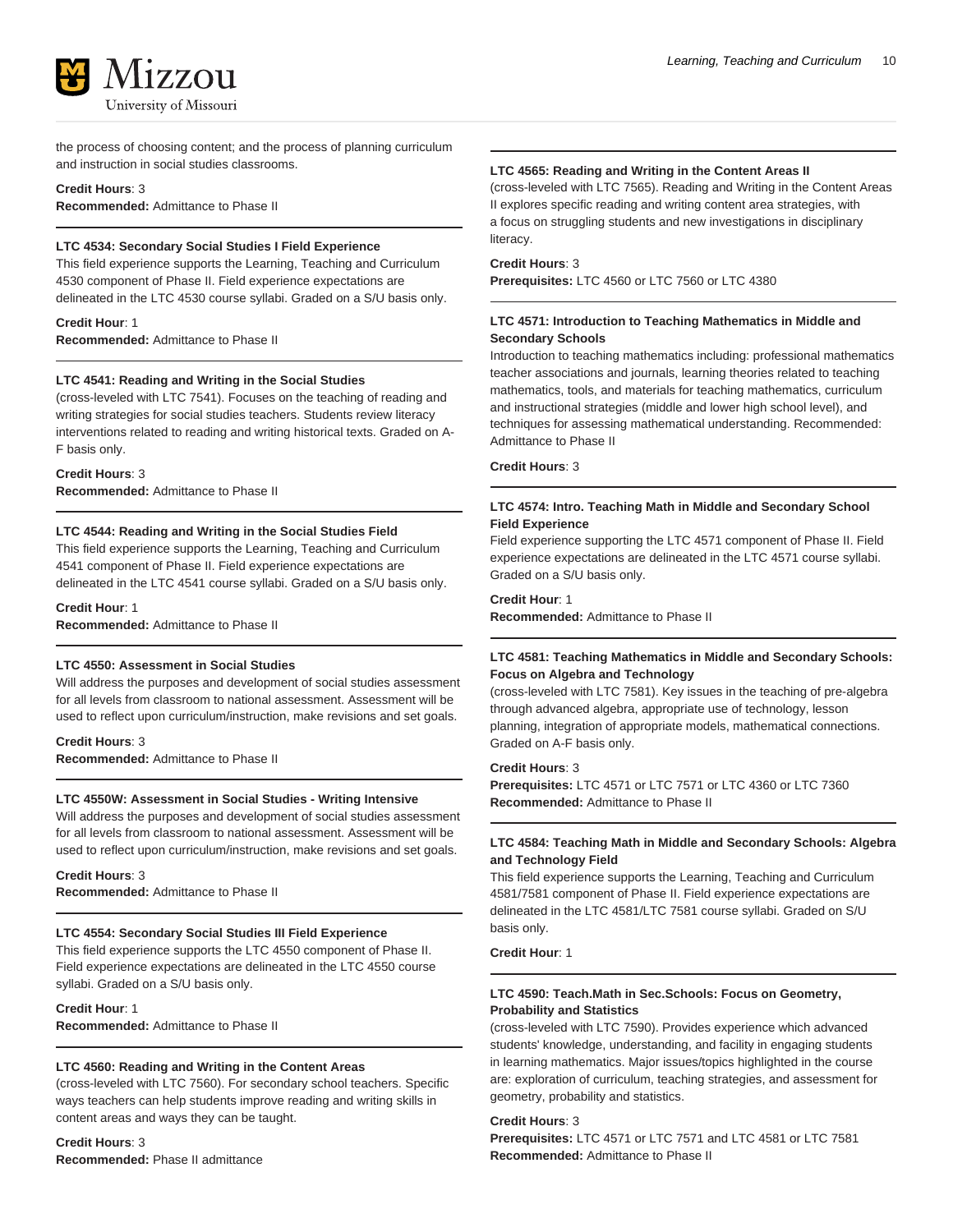

## **LTC 4590W: Teach.Math in Sec.Schools: Focus on Geometry, Probability and Statistics - Writing Intensive**

(cross-leveled with LTC 7590). Provides experience which advanced students' knowledge, understanding, and facility in engaging students in learning mathematics. Major issues/topics highlighted in the course are: exploration of curriculum, teaching strategies, and assessment for geometry, probability and statistics.

#### **Credit Hours**: 3

**Prerequisites:** LTC 4571 or LTC 7571 and LTC 4581 or LTC 7581 **Recommended:** Admittance to Phase II

#### **LTC 4594: Teach Math in Sec Sch: Focus on Geometry/Probability**

This field experience supports the LTC 4590 component of Phase II. Field experience expectations are delineated in the LTC 4590 course syllabi. Graded on a S/U basis only.

**Credit Hour**: 1 **Recommended:** Admittance to Phase II

# **LTC 4631: Teach.Sci.Second.Sch.:Phil.,Hist., Sci.Inq.,Curr., Assm., & Teach I**

(cross-leveled with LTC 7631). An integration of the philosophy and history of science, technology, society; teaching science as inquiry; classroom management, strategies and curricula for teaching/learning science; and using technology in science learning.

#### **Credit Hours**: 4

**Prerequisites:** Consent required **Recommended:** Admittance to Phase II

#### **LTC 4631W: Teach.Sci.Second.Sch.:Phil.,Hist., Sci.Inq.,Curr., Assm., & Teach I - Writing Intensive**

(cross-leveled with LTC 7631). An integration of the philosophy and history of science, technology, society; teaching science as inquiry; classroom management, strategies and curricula for teaching/learning science; and using technology in science learning.

**Credit Hours**: 4 **Prerequisites:** Consent required **Recommended:** Admittance to Phase II

#### **LTC 4634: Teaching Middle and Secondary Science I Field**

This field experience supports the Learning, Teaching and Curriculum 4631 component of Phase II. Field experience expectations are delineated in the LTC 4631 course syllabi. Graded on a S/U basis only.

**Credit Hour**: 1 **Recommended:** Admittance to Phase II

#### **LTC 4641: Teaching Middle and Secondary Science II**

An integration of the philosophy and history of science, technology, society; teaching science as inquiry; classroom management, strategies and curricula for teaching/learning science; and using technology in science learning.

# **Credit Hours**: 3 **Prerequisites:** LTC 4631 **Recommended:** Admittance to Phase II

#### **LTC 4644: Teaching Middle and Secondary Science II Field**

This field experience supports the LTC 4641 component of Phase II. Field experience expectations are delineated in the LTC 4641 course syllabi. Graded on a S/U basis only.

#### **Credit Hour**: 1

**Recommended:** Admittance to Phase II

#### **LTC 4651: Teach.Sci.Second.Sch.:Phil.,Hist.,Sci.Inq.,Curr.,Assm., & Tech III**

(cross-leveled with LTC 7651). An integration of the philosophy and history of science, technology, society; teaching science as inquiry; classroom management, strategies and curricula for teaching/learning science; and using technology in science learning.

#### **Credit Hours**: 3

**Prerequisites:** LTC 4631 and LTC 4641 **Recommended:** Admittance to Phase II

# **LTC 4654: Teach Sci MS/Sec Sch: Phil,Hist,Sci Inq,Curr,Assm & Tech III Fld**

This field experience supports the LTC 4651 component of Phase II. Field experience expectations are delineated in the LTC 4651 course syllabi. Graded on a S/U basis only.

**Credit Hour**: 1

**Recommended:** Admittance to Phase II

# **LTC 4730: Overview of Art Education**

(cross-leveled with LTC 7730). This is the first of a three course sequence and serves as the foundation for inquiries of methodological and philosophical approaches to the teaching of the visual arts at the elementary and secondary level.

# **Credit Hours**: 3

**Recommended:** Admittance to Phase II

# **LTC 4734: Overview of Art Education Field Experience**

This field experience supports the Learning, Teaching and Curriculum 4730 component of Phase II. Field experience expectations are delineated in the LTC 4730 course syllabi. Graded on a S/U basis only.

# **Credit Hour**: 1

**Recommended:** Admittance to Phase II

#### **LTC 4740: Inquiry into Art Education: Pre-School Through Middle School**

(cross-leveled with LTC 7740). The second of three course sequence. It will cover art education issues as they apply to the Pre-School through Middle School setting.

# **Credit Hours**: 3

**Prerequisites:** LTC 4730 or LTC 7730 **Recommended:** Admittance to Phase II

# **LTC 4740W: Inquiry into Art Education: Pre-School Through Middle School - Writing Intensive**

(cross-leveled with LTC 7740). The second of three course sequence. It will cover art education issues as they apply to the Pre-School through Middle School setting.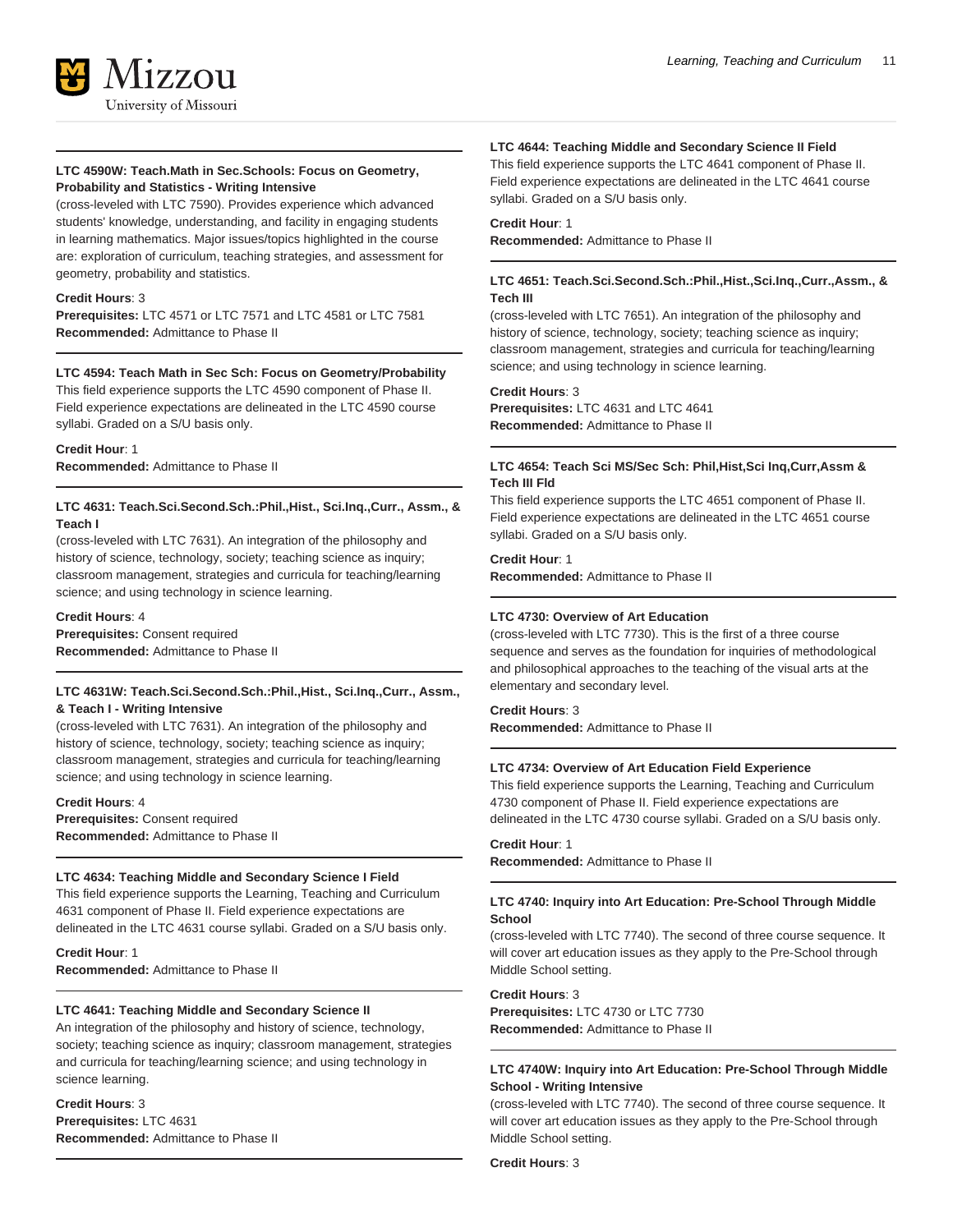

**Prerequisites:** LTC 4730 or LTC 7730 **Recommended:** Admittance to Phase II

# **LTC 4744: Inquiry into Art Education: Pre-School Through Middle School Field Experience**

This field experience supports the LTC 4740 component of Phase II. Field experience expectations are delineated in the LTC 4740 course syllabi. Graded on a S/U basis only.

# **Credit Hour**: 1

**Recommended:** Admittance to Phase II

# **LTC 4750: Inquiry into Art Education: Secondary**

(cross-leveled with LTC 7750). The third of a three course sequence. Student will learn about secondary art education and make application to practice with emphasis on adolescent development, curriculum design, student assessment, instruction, diversity/equity, and professionalism.

**Credit Hours**: 3 **Prerequisites:** LTC 4740 or LTC 7740 **Recommended:** Admittance to Phase II

# **LTC 4754: Inquiry into Art Education: Secondary Field Experience**

This field experience supports the LTC 4750 component of Phase II. Field experience expectations are delineated in the LTC 4750 course syllabi. Graded on a S/U basis only.

**Credit Hour**: 1 **Recommended:** Admittance to Phase II

# **LTC 4800: Educational and Cultural Experience Abroad**

(cross-leveled with LTC 7800). Students work in a collaborative setting with K-12 educations in the host country. Components of this experience include research, discussion, electronic communication, in-country observations, and co-teaching experiences with a focus on the hostcountry education and culture.

**Credit Hour**: 0-6

# **LTC 4960: Special Readings in Curriculum and Instruction**

Directed study of literature and research reports in education.

**Credit Hour**: 1-3

#### **LTC 4970: Standardized Assessments**

This non-credit course will provide resources to assist with standardized assessments required to become a Missouri certified teacher. Graded on S/U basis only.

**Credit Hours**: 0 **Recommended:** Admittance to Phase III

# **LTC 4971: Internship and Capstone Seminar**

Internship is a full-semester experience in the public schools, including a capstone seminar addressing problems of practice (integrating subjects, reading and writing across the curriculum, meeting all students' needs), and evaluation of the interns preparation for entering the profession. It is offered each Fall and Spring for 10-16 credit hours. Admittance to College of Education required.

**Credit Hour**: 1-16

**Prerequisites:** ED\_LPA 4060 or ED\_LPA 7060 **Recommended:** Admittance to Phase III

# **LTC 4981: Internship I**

This field experience provides preservice interns a semester-long public school experience where they simultaneously engage in a unique combination of observation and teaching. Through observation, conferencing, reading, discussion, demonstration, and participation, the preservice intern will synthesize the course concepts of the Senior Year On-Site Program (SYOSP). Graded on A-F basis only.

#### **Credit Hour**: 1-4

**Prerequisites:** ED\_LPA 4060 or ED\_LPA 7060 **Recommended:** Admittance to Phase III

#### **LTC 7040: Inquiring into Schools, Community and Society I**

This course focuses on schooling in American society, the school community, the school culture and students' lives and identities. Studied are the political, cultural, and economic conditions of the schools.

#### **Credit Hour**: 2-3

**Prerequisites:** completion of Phase I or enrollment in a graduate level program in the College of Education

# **LTC 7085: Problems in Curriculum and Instruction**

Studies professional programs and issues in health or physical education.

# **Credit Hour**: 1-3

**Prerequisites:** instructor's consent

# **LTC 7091: Assessment and Family Collaboration in Early Childhood Education**

(cross-leveled with LTC 4091). Strategies for effectively observing and assessing young children and strategies for building positive family and community relationships, which support children's development and learning.

#### **Credit Hours**: 3

**Prerequisites:** Consent required (enrollment limited to students admitted to Phase II)

#### **LTC 7110: Working with Infants and Toddlers**

(cross-leveled with LTC 4110). Experience working with children aged 6 weeks to 2 1/2 years and their families. Opportunity to apply theories of cognitive, language, and social development.

#### **Credit Hours**: 3

**Prerequisites:** course in child development and admission to Phase II; admittance to College of Education required

# **LTC 7120: Early Childhood Education Literacy Methods & Assessment I**

(cross-leveled with LTC 4120). Strategies for assessing and supporting young children's literacy development. Graded on A-F basis only.

## **Credit Hours**: 3

**Prerequisites:** Consent of department required **Recommended:** Admittance to College of Education required and co enrollment in LTC 4200 and LTC 4210 and K-3 field experience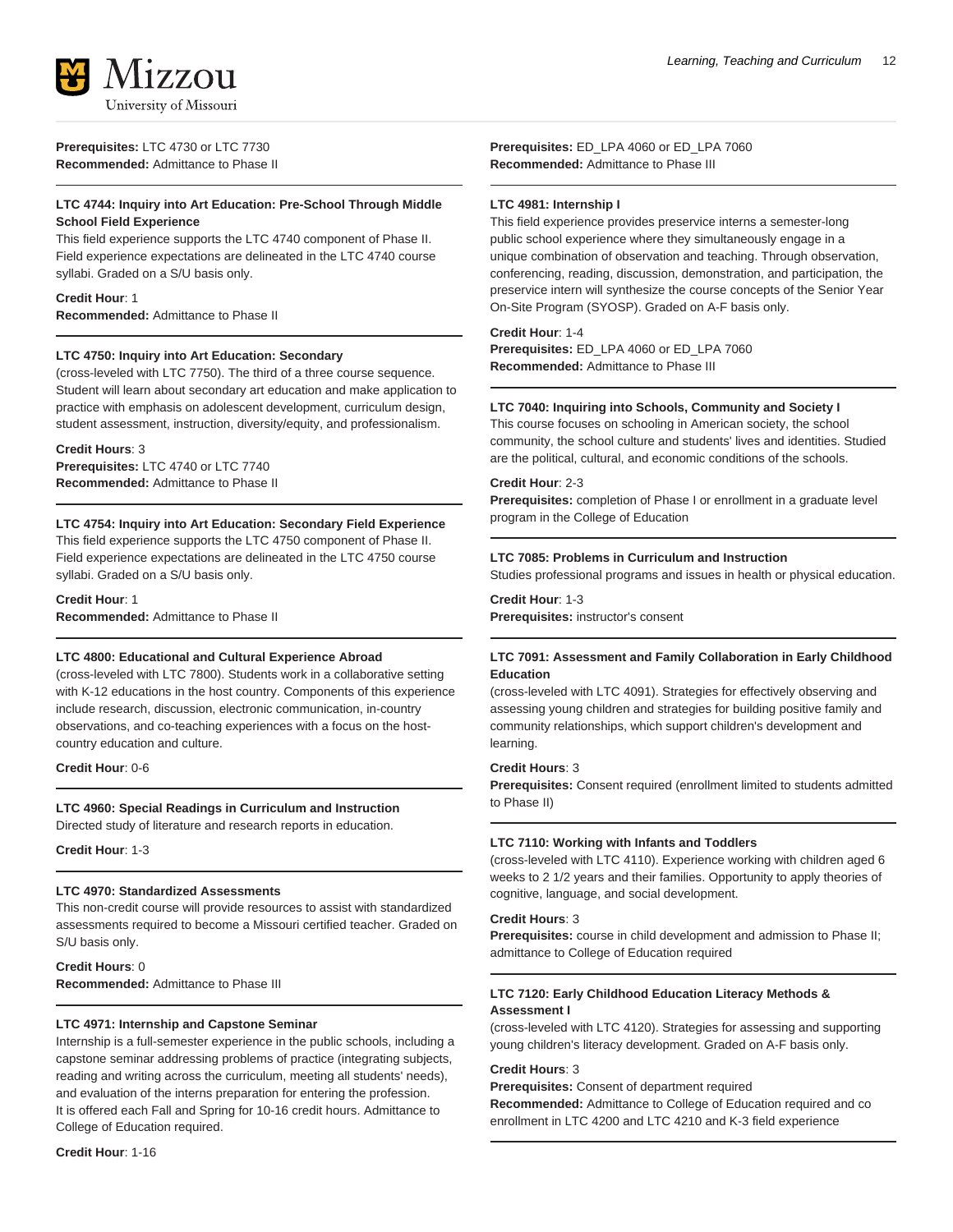

# **LTC 7130: Teaching & Learning Math, Sci. & Social Studies w/Young Children**

(cross-leveled with LTC 4130). Strategies for assessing and supporting young children's math, science and social studies learning. Includes strategies for home-school collaboration. Must take concurrently with K-3 field experience. Graded on A-F basis only.

# **Credit Hours**: 9

**Prerequisites:** Consent required (enrollment is limited to students admitted to the College of Education and have completed of ECE Language/Literacy block)

# **LTC 7140: Curriculum, Theory and Classroom Management in Early Childhood Education**

Reflection on the relationship of theory and practice in ECE. Consideration of various topics including historical influences on early childhood curriculum, models of early childhood curriculum, classroom management, and individualizing curriculum.

# **Credit Hours**: 3

**Prerequisites:** Consent required (enrollment limited to students who have completed the first two semesters of Phase II)

# **LTC 7150: Early Childhood Education Literacy Teaching Methods and Assessment II**

(cross-leveled with LTC 4150). Advanced strategies for assessing and supporting young children's literacy development.

# **Credit Hours**: 3

# **Prerequisites:** Consent of department required

**Recommended:** LTC 4120 or LTC 7120, LTC 4124 K-3 Field Experience and admittance to the ECE certification program in Phase II of the College of Education

# **LTC 7200: Young Children's Emergent Language**

(cross-leveled with LTC 4200). For Early Childhood and Elementary Education majors. Study of young children's language development and implications for teachers.

#### **Credit Hours**: 2

**Prerequisites:** admittance to Phase II; admittance to College of Education required **Corequisites:** LTC 4120, LTC 4210, and K-3 field experience

# **LTC 7220: Emergent Literacy**

Emergent reading. Instructional methods, diagnostic procedures, and materials appropriate for learners in elementary grades 1-3.

# **Credit Hours**: 3

**Prerequisites:** completion of Phase I

# **LTC 7240: Art for Children**

(cross-leveled with LTC 4240). This course focuses on appropriate teaching methods and strategies for teaching art (studio, art history, aesthetic, and criticism), artistic development of children, and curriculum, instructional, and organization strategies for the art classroom.

#### **Credit Hours**: 2

**Prerequisites:** admittance to College of Education

#### **LTC 7340: Middle School Science I**

(cross-leveled with LTC 4340). Concepts, materials, methods in middle school science.

# **Credit Hours**: 4

**Prerequisites:** Consent required. (enrollment limited to Phase I admittance; admittance to the College of Education required)

# **LTC 7350: Middle School Science II**

(cross-leveled with LTC 4350). Concepts, materials, methods in the middle school program.

#### **Credit Hours**: 3

**Prerequisites:** Phase I; admittance to College of Education required

# **LTC 7360: Intro. Teaching Mathematics in Middle & Secondary**

(cross-leveled with LTC 4360). Introduction to teaching mathematics including: professional mathematics teacher associations and journals, learning theories related to teaching mathematics, tools, and materials for teaching mathematics, curriculum and instructional strategies (middle and lower high school level), and techniques for assessing mathematical understanding.

# **Credit Hours**: 3

**Prerequisites:** professional standing, MATH 1360; admittance to College of Education required

# **LTC 7400: Teaching Middle and Secondary English/Language Arts III**

(cross-leveled with LTC 4400). Prepares prospective educators by focusing on the teaching of American culture and critical thinking, through literacy, mediacy, oracy, and cultural artifacts.

# **Credit Hours**: 3

**Prerequisites:** LTC 4380 or LTC 7380 and LTC 4390 or LTC 7390; admittance to Phase II of College of Education

# **LTC 7410: Teaching, Engaging and Assessing Middle-Level Students**

(cross-leveled with LTC 4410). In this course students will learn about the specific and individual needs of middle-level students and develop the skills and understandings to meet these needs.

#### **Credit Hours**: 3

**Prerequisites:** admittance to College of Education required

#### **LTC 7420: Adolescent Literacy**

(cross-leveled with LTC 4420). Explores literacy implications of content areas. Topics include determining the difficulty of text, examining literature that supports content, creating alternative assessments, and evaluating reading/writing strategies as tools for learning. (Required of all students obtaining certification in middle school or concurrent certification in middle and secondary school area(s) except language arts.

#### **Credit Hours**: 3

**Prerequisites:** admittance to College of Education required

#### **LTC 7460: Teaching English to Speakers of Other Languages**

Linguistics and pedagogical principles of teaching English to speakers of other languages. Graded on A-F basis only.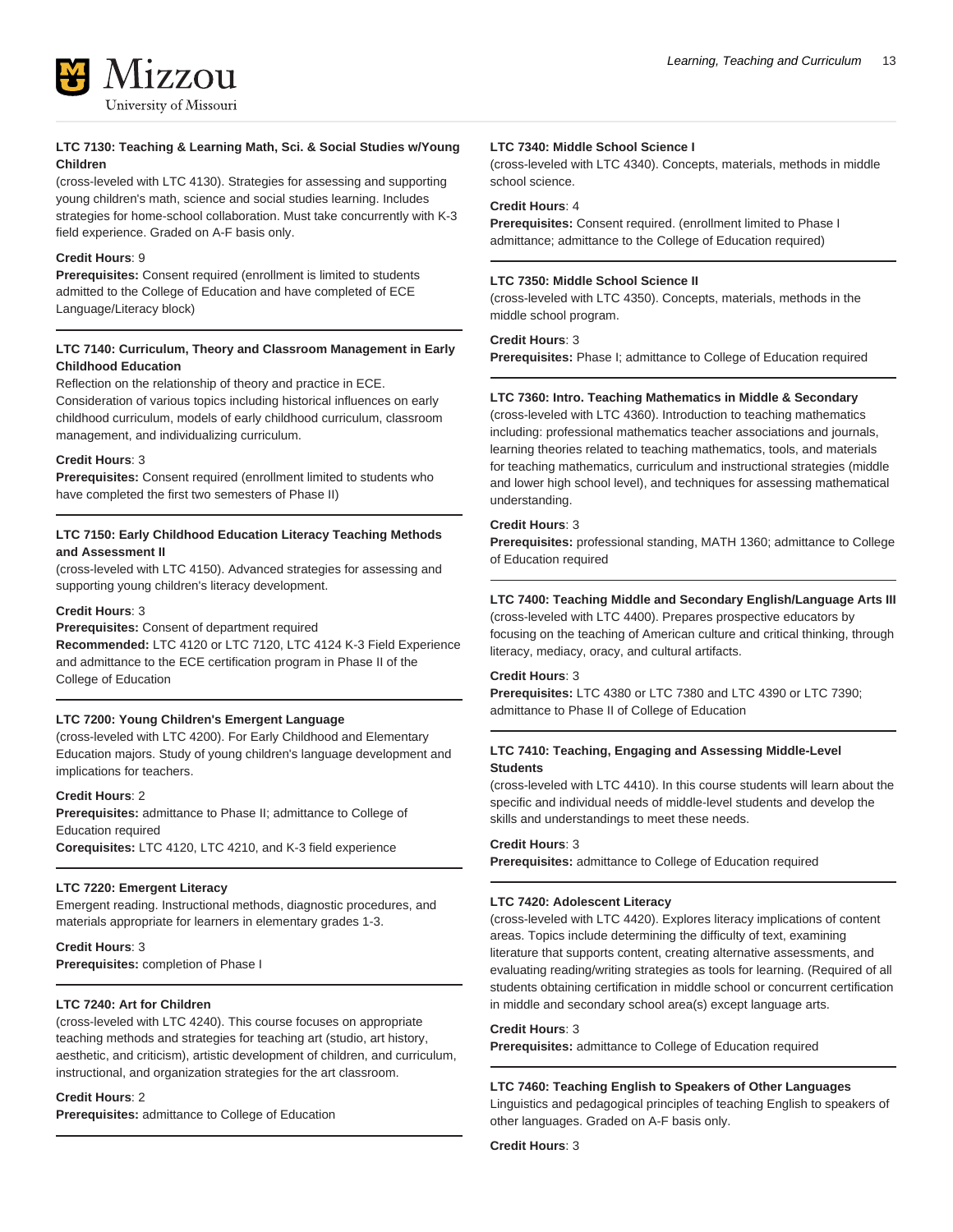

**Prerequisites:** ENGLSH 7600 and ENGLSH 7610 or equivalent and acceptance into Phase II

#### **LTC 7470: Teaching Secondary English/Language Arts I**

(cross-leveled with LTC 4470). Prepares prospective educators with the knowledge, skills, and strategies necessary for integrating and teaching the English/ Language Arts, primarily focusing on Young Adult Literature and critical thinking.

#### **Credit Hours**: 3

**Prerequisites:** admittance to Phase II of College of Education

#### **LTC 7480: Teaching Middle and Secondary English/Language Arts II**

(cross-leveled with LTC 4480). Prepares prospective educators with the knowledge, skills, and strategies necessary for integrating and teaching the English/ language Arts, primarily focusing on the teaching of writing and critical thinking.

#### **Credit Hours**: 3

**Prerequisites:** admittance to Phase II of College of Education

#### **LTC 7490: Teaching Middle and Secondary English/Language Arts III**

(cross-leveled with LTC 4490). Prepares prospective educators by focusing on the teaching of American culture and critical thinking, through literacy, mediacy, oracy, and cultural artifacts.

#### **Credit Hours**: 3

**Prerequisites:** LTC 4470 or LTC 7470 and LTC 4480 or LTC 7480; admittance to Phase II of College of Education

#### **LTC 7500: Emergent Language in Early Childhood**

(cross-leveled with LTC 4500). Study of language learning in young children; how meaning of the environment is gained through language; implications for teachers working with children from varying languagelearning environments.

#### **Credit Hours**: 3

#### **LTC 7560: Reading and Writing in Content Areas**

(cross-leveled with LTC 4560). For secondary school teachers. Specific ways teachers can help students improve reading and writing skills in content areas and ways they can be taught.

#### **Credit Hours**: 3

**Prerequisites:** Consent required (enrollment is limited to College of Education admitted to Phase II with 60+ credit hours)

# **LTC 7565: Reading and Writing in the Content Areas II**

(cross-leveled with LTC 4565). Reading and Writing in the Content Areas II explores specific reading and writing content area strategies, with a focus on struggling students and new investigations in disciplinary literacy.

#### **Credit Hours**: 3

**Prerequisites:** LTC 4560 or LTC 7560 or LTC 4380

# **LTC 7571: Introduction Teaching Mathematics in Middle and Secondary**

Introduction to teaching mathematics including: professional mathematics teacher associations and journals, learning theories related to teaching mathematics, tools, and materials for teaching mathematics, curriculum

and instructional strategies (middle and lower high school level), and techniques for assessing mathematical understanding.

#### **Credit Hours**: 3

**Prerequisites:** professional standing and MATH 2300

# **LTC 7581: Teaching Mathematics in Middle and Secondary Schools: Focus on Algebra and Technology**

(cross-leveled with LTC 4581). Key issues in the teaching of pre-algebra through advanced algebra, appropriate uses of technology, lesson planning, integration of appropriate models, mathematical connections. Graded on A-F basis only.

# **Credit Hours**: 3

**Prerequisites:** LTC 7571 or LTC 7360

#### **LTC 7587: Seminar in Curriculum and Instruction**

Seminar in Curriculum and Instruction.

**Credit Hour**: 1-3

#### **LTC 7590: Teach.Math in Sec.Schools: Focus on Geometry, Probability & Stat.**

(cross-leveled with LTC 4590). Provides experience which advanced students' knowledge, understanding, and facility in engaging students in learning mathematics. Major issues/topics highlighted in the course are: exploration of curriculum, teaching strategies, and assessment for geometry, probability and statistics.

#### **Credit Hours**: 3

**Prerequisites:** LTC 4570 or LTC 7570; admittance to College of Education required

#### **LTC 7631: Teach.Sci.Second.Sch.:Phil.,Hist., Sci.Inq.,Curr.,Assm., & Tech 3**

(cross-leveled with LTC 4631). An integration of the philosophy and history of science, technology, society; teaching science as inquiry; classroom management, strategies and curricula for teaching/learning science; and using technology in science learning.

#### **Credit Hours**: 4

**Prerequisites:** Consent required (professional standing; admittance to College of Education required)

#### **LTC 7641: Teaching Middle and Secondary Science II**

An integration of the philosophy and history of science, technology, society; teaching science as inquiry; classroom management, strategies and curricula for teaching/learning science; and using technology in science learning.

# **Credit Hours**: 3

**Prerequisites:** professional standing and Teaching Science in the Secondary School, Part I; admittance to College of Education required

# **LTC 7730: Overview of Art Education**

(cross-leveled with LTC 4730). This is the first of a three course sequence and serves as the foundation for inquiries of methodological and philosophical approaches to the teaching of the visual arts at the elementary and secondary level.

**Credit Hours**: 3

**Prerequisites:** admittance to College of Education required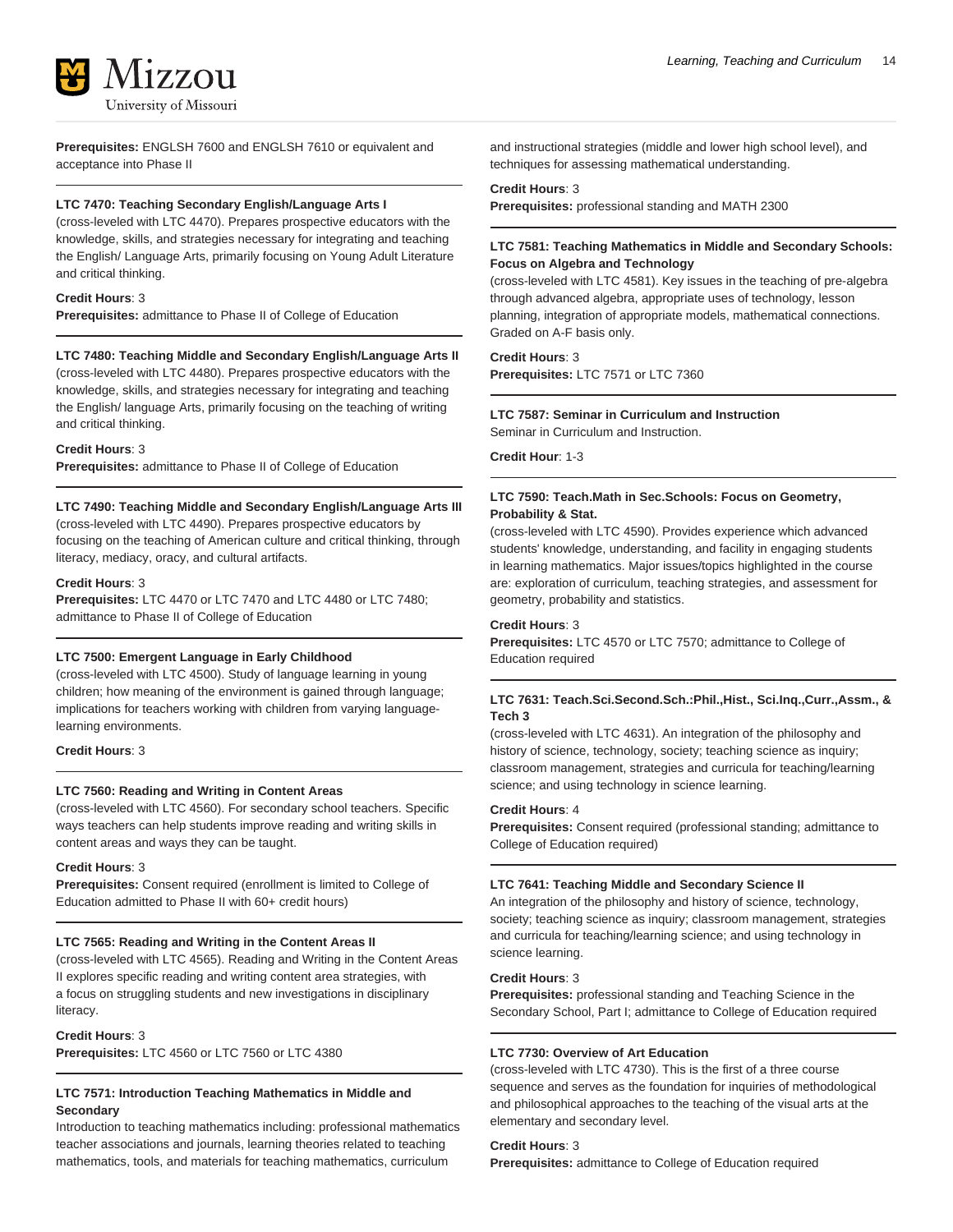

# **LTC 7740: Inquiry into Art Education: Pre-School Through Middle School**

(cross-leveled with LTC 4740). The second of three course sequence. It will cover art education issues as they apply to the Pre-School through Middle School setting.

#### **Credit Hours**: 3

**Prerequisites:** admittance to College of Education required

# **LTC 7750: Inquiry into Art Education: Secondary**

(cross-leveled with LTC 4750). The third of a three course sequence. Student will learn about secondary art education and make application to practice with emphasis on adolescent development, curriculum design, student assessment, instruction, diversity/equity, and professionalism.

#### **Credit Hours**: 3

**Prerequisites:** admittance to College of Education required

# **LTC 7800: Educational and Cultural Experience Abroad**

(cross-leveled with LTC 4800). Students work in a collaborative setting with K-12 educators in the host country. Components of this experience include research, discussion, electronic communication, in-country observations, and co-teaching experiences with a focus on the hostcountry education and culture.

**Credit Hour**: 0-6

# **LTC 8085: Problems in Curriculum and Instruction**

Problems in Curriculum and Instruction.

**Credit Hour**: 1-99

#### **LTC 8600: Home-School Partnerships: Working with Families**

Examination of theoretical and philosophical foundations of parent involvement, social and cultural influences on contemporary families, current research on parent involvement, and characteristics of effective home-school-community partnerships. Graded on A-F basis only.

#### **Credit Hours**: 3

# **LTC 8611: Instructional Leadership and Advocacy in Early Childhood Education**

This course supports students in examining the unique leadership context in early childhood education settings and the skills and dispositions required of leaders engaging a diverse, undercompensated workforce with a wide range of formal/degreed education. The course will explore the history of leadership in ECE, historical and contemporary policies that have shaped the field, and future directions for advocacy. Graded on A-F basis only.

#### **Credit Hours**: 3

# **LTC 8612: Play, Inquiry, and Project-based Learning in Classrooms with Young Children**

Study of early childhood curriculum in contemporary educational settings along with selection of appropriate materials and development of instructional strategies for children, prekindergarten through early primary grades. Graded on A-F basis only.

**Prerequisites:** teaching experience or instructor's consent

#### **LTC 8613: Advanced Assessment in Early Childhood**

(same as SPC\_ED 8490). Procedures and instruments used in assessment of young children, including screening, diagnosis, interpretation of diagnostic findings, and application to instructional plans. Graded on A-F basis only.

## **Credit Hours**: 3

**Prerequisites:** Departmental consent required **Recommended:** May be restricted to students in semester-based courses offered through Mizzou Online

#### **LTC 8614: Language and Early Literacy Development**

Investigation of the language and early literacy development of young children from birth through age 8. Graded on A-F basis only.

# **Credit Hours**: 3

**Prerequisites:** Department consent required **Recommended:** May be restricted to students in semester-based courses offered through Mizzou Online

# **LTC 8615: The Missouri Writing Project**

Focus on 1) current theory and research in teaching writing; 2) development of effective practice in teaching, writing and reading; and 3) experimentation with writing and response.

#### **Credit Hour**: 3-4

**Prerequisites:** successful application to MWP

# **LTC 8616: The Teaching of Journalism**

The course focuses on the learning and teaching of middle, secondary, and post-secondary journalism/mass media course. Major strands of study include the theory and practice of journalism instruction, curriculum, and assessment.

# **Credit Hours**: 3

#### **LTC 8617: Teaching Writing in Middle and Secondary Classroom**

This course will encourage the student as a writer and as a teacher of writing, especially in the middle and high school setting. We will explore various types of writing, with emphasis in English Education, including addressing national and state standards.

**Credit Hours**: 3

#### **LTC 8618: Writing, Reading and Teaching Nonfiction**

Students will get more than their feet wet as they read and write a variety of nonfiction texts, explore nonfiction's value and relationship to other genres, and investigate its potential for learning.

# **Credit Hours**: 3

#### **LTC 8619: Media Literacy**

Teachers will learn how to incorporate visual images in the classroom while helping students "read" the images of our media-rich culture. Teachers will pair media with literature; analyzed and evaluate different media; and design several assignments.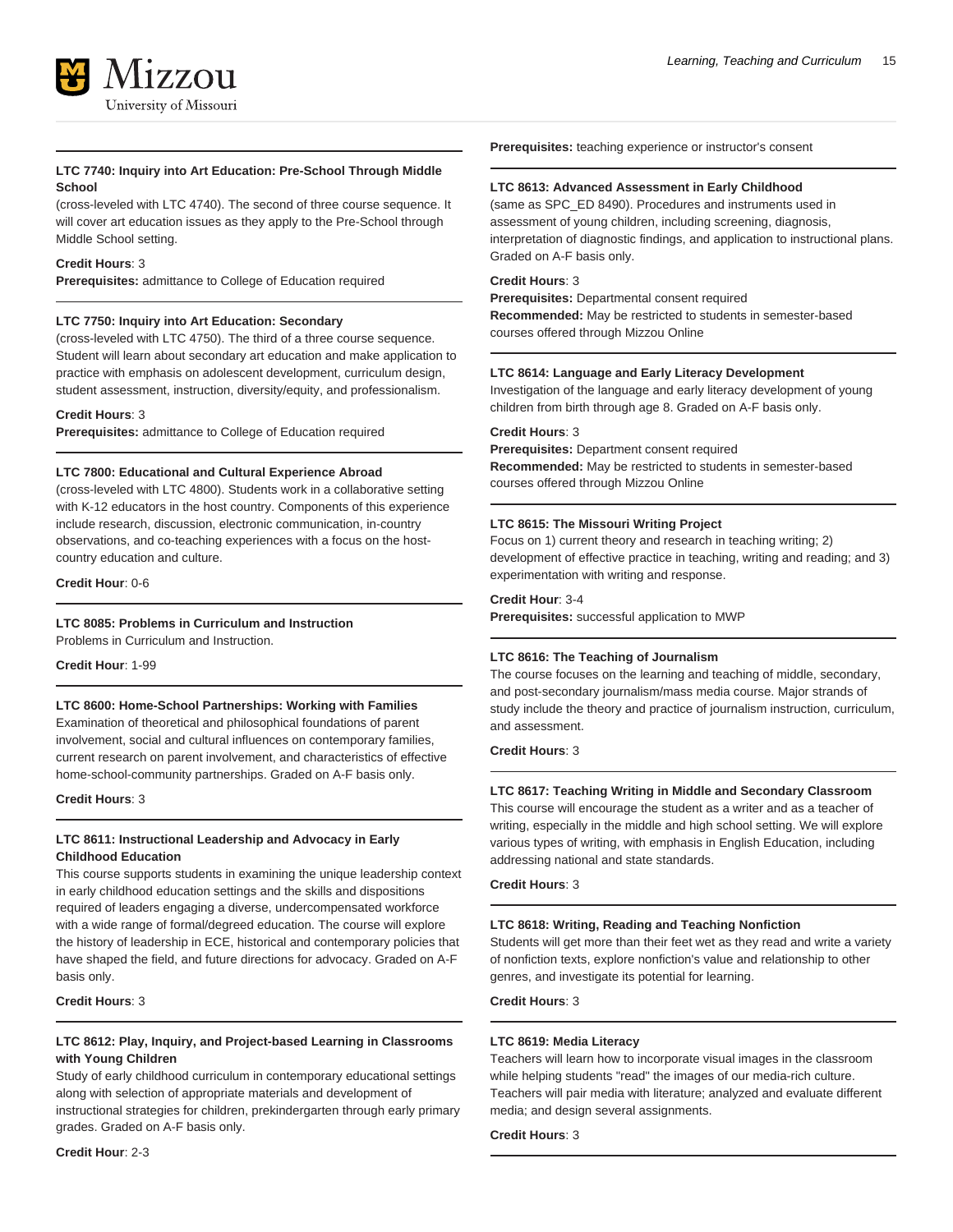#### **LTC 8621: Talk in the Curriculum**

This survey of oracy examines talk's essential role in learning and the connections among language, power and cultural identity.

#### **Credit Hours**: 3

#### **LTC 8625: Language Acquisition and Development**

You will explore theories of language acquisition and development, and examine how language acquisition impacts reading and writing. Ideas for creating a language rich curriculum, second language learning, and cultural aspects of language will be addressed.

#### **Credit Hours**: 3

# **LTC 8626: Teaching English Language in Middle and Secondary Schools**

This course explores theory, research, and practice in the teaching and learning of the English language to students in Grades 6-12, as well as students in introductory college courses. It is one of the core content courses for graduate students enrolled in MU's English Education graduate program. This course applies a sociolinguistic and sociocultural approach to examine topics in the teaching of English including exploration of language ideologies, the teaching of grammar, applications of voice and style, and analysis of language in texts. Graded on A-F basis only.

#### **Credit Hours**: 3

#### **LTC 8635: Literature for Children and Youth**

Systematic study of selected areas of particular importance to students of literature, teachers, librarians, supervisors, and school administrators.

#### **Credit Hours**: 3

**Prerequisites:** instructor's consent

#### **LTC 8636: Teaching Literature**

This course involves exploration of theory, research, and practice in the teaching and learning of literature to students in Grades 9-12. It is intended for master's and doctoral students - experienced teachers enrolled in MU's English Education graduate program. This course addresses selected Common Core Standards, and focuses on an integrated approach to the teaching of literature and some nonfiction. Texts include novels, short stories, poems, literary nonfiction, and plays. The teaching of critical thinking, research skills, and technology are integrated into these experiences. This course promotes the use of various teaching and learning practices. The course is divided into the following major sections: 1) Introductions of Class Members; 2) Theories of Teaching Literature in the Classroom; and 3) Trying Out Theories on Selected Literature. Graded on A-F basis only.

# **Credit Hours**: 3

**Recommended:** This is a recommended course for early in a master's program

#### **LTC 8637: Teaching Communication**

This course explores the theory, research, and practice in the teaching and learning of communication. This course is intended for master's and doctoral students - experienced teachers enrolled in MU's English Education graduate program. This course addresses selected Common Core Standards, and focuses on the teaching of speaking, listening, and language, as they occur within the best practices of English/Language

Arts classrooms. The course involves variety of texts such as short stories, poems, literary nonfiction, and plays. The teaching of critical thinking, research skills, and technology are integrated into these experiences. This course encourages the use of various teaching and learning practices. The course is divided into the following major themes: 1) Introductions of Class Members; 2) Overview of Communication: Theory, Research, Practice; and 3) Teaching Communication in Context: Speaking, Listening, Reading, Writing. Graded on A-F basis only.

#### **Credit Hours**: 3

**Recommended:** We recommended, but do not require, that you take this course early in your program

# **LTC 8638: Critical Literacy**

This course explores the theory, research, and practice of Critical Literacy. Students develop an understanding of the roots of critical literacy, based in critical theory, and critical pedagogy. Students develop an understanding of how critical literacy fits in conversation with other movements in literacy studies, particularly new literacies, while considering the research and practice rationales for using critical literacy as a way to engage student populations historically underserved by traditional approaches to literacy. Graded on A-F basis only.

#### **Credit Hours**: 3

#### **LTC 8640: Studies in English Education**

Exploration of the theory, research, and application of topics in the teaching of English, such as Writing/Thinking, Media, Literature, Language, and Creative Nonfiction. Topics announced at time of registration. May repeat to twelve hours with department's approval.

#### **Credit Hours**: 3

#### **LTC 8641: Foundations of English Education**

This course focuses on foundational readings in the teaching and learning of English/Language Arts. The course requires intensive reading, writing, and discussion focusing on four subcategories of English Education: writing, literature, language and critical thinking. In addition, the course situates these topics within a historical perspective of the field. An additional focus of this course is on professional networking and development. It is expected that as students develop a greater understanding of the foundations of English Studies in Language Arts, they will see where their areas of expertise and knowledge join them to the profession as a leader. Graded on A-F basis only.

#### **Credit Hours**: 3

#### **LTC 8642: Teaching Writing and Reading in Content Areas**

Theory and practice of teaching reading and writing. Specific ways teachers can help students use writing to communicate about the course content, as well as to learn course concepts. Class also focuses on how to teach reading in reading classes, how to help students improve reading skills in content areas, and how reading and writing skills can reinforce each other.

#### **Credit Hours**: 3

#### **LTC 8643: Teaching ESL/EFL to Adult Learners**

This course explores the characteristics of adult learners, theories of adult learning, and the contexts in which adults learn English as a second or foreign language. Students apply this knowledge in the design of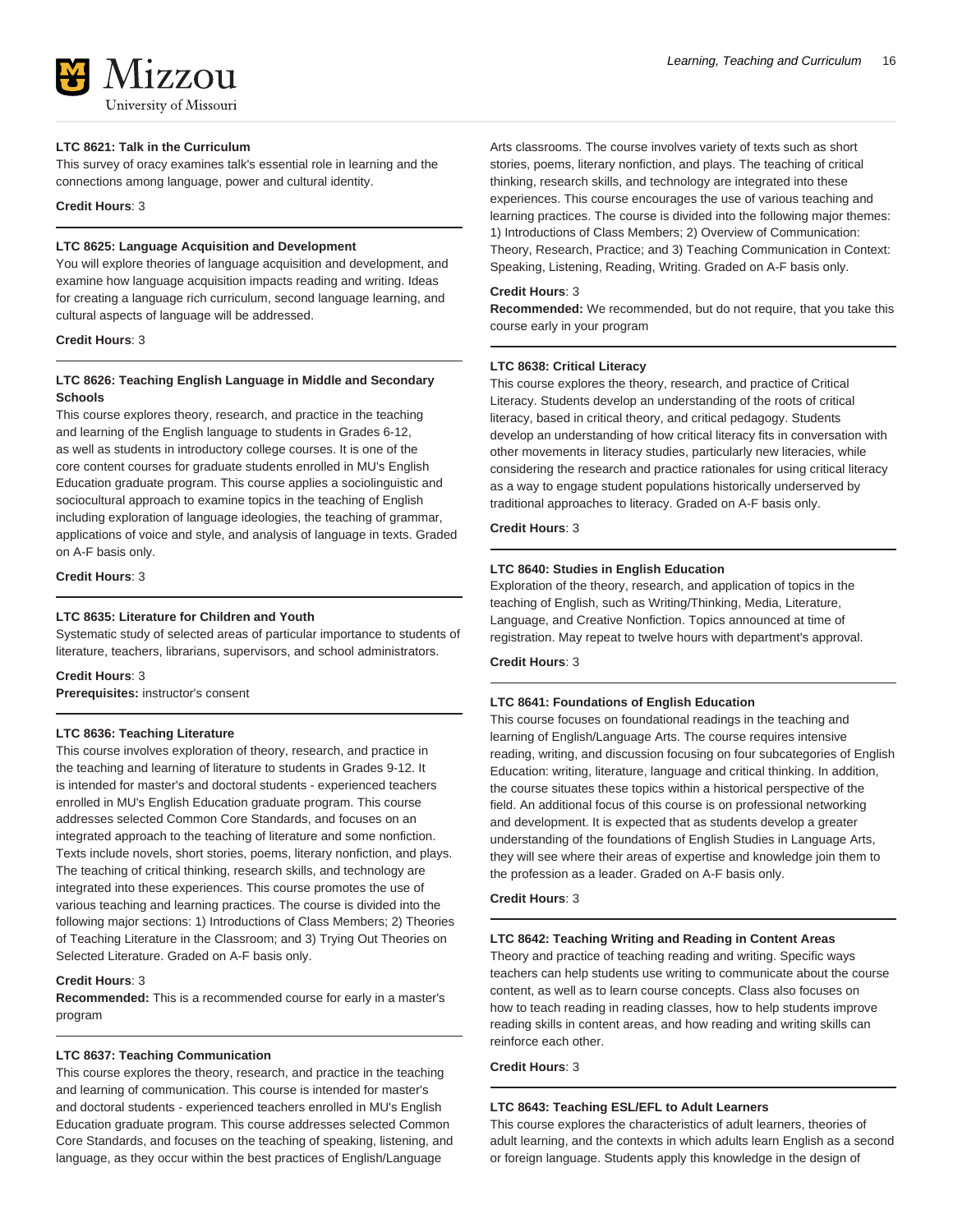

language learning curricula and activities for adult learners. Graded on A-F basis only.

# **Credit Hours**: 3

#### **LTC 8644: Teaching English Grammar and Pronunciation**

This course develops teachers' knowledge of the structure of the English language (its grammar and its sound system) and provides them with pedagogical skills in teaching grammar and pronunciation to second/ foreign language learners. Graded on A-F basis only.

# **Credit Hours**: 3

**Prerequisites:** LTC 8645 and LTC 8648

#### **LTC 8645: Second Language Acquisition**

This course examines theories of how humans develop first and second languages in childhood and adulthood and how this knowledge can be used to educate language learners. Graded on A-F basis only.

**Credit Hours**: 3

# **LTC 8646: Materials for and Assessment of English Language Learners**

This course will examine the appropriate classroom materials, methods, reasons, and tools for the formal and informal assessment of English Language Learners. Graded on A-F basis only.

#### **Credit Hours**: 3

#### **LTC 8647: Language and Culture for Educators**

This course will examine how to prepare educators to effectively educate students from a range of linguistic and cultural backgrounds by developing a broad understanding of the definition and nature of culture and appropriate teaching strategies and materials for diverse students. Graded on A-F basis only.

#### **Credit Hours**: 3

#### **LTC 8648: Linguistics for Educators**

This course focuses on the form, meaning, and use of language in context and applying knowledge of linguistics to the teaching of English language learners. Graded on A-F basis only.

**Credit Hours**: 3

# **LTC 8649: Methods of Teaching English Language Learners**

This course will examine how to prepare teachers to develop the investigative, decision-making, and reflective teaching skills needed to work with English Language Learners. Graded on A-F basis only.

**Credit Hours**: 3

# **LTC 8650: English to Speakers of Other Languages Practicum**

This culminating course will allow students to apply the theory and practice of teaching English to non-native speakers in an educational setting. Graded on A-F basis only.

#### **Credit Hours**: 3

**LTC 8653: Education Toward Bi/Multilingualism: Theory, Policy, and Practice**

(same as ED\_LPA 8653). Overview of the theory, policy, and practice of using at least two languages in education to develop children's bi/ multilingualism. Key topics include: (1) models of bilingual/multilingual education; (2) policy and politics of language education in the U.S. and international contexts; (3) psycholinguistic and sociocultural perspectives on bi/multilingual language development, as related to schooling; and (4) evaluation and assessment issues in bi/multilingual education.

# **Credit Hours**: 3

#### **LTC 8654: ESOL Curriculum Development**

This course prepares teachers to design a language learning curriculum for students who are learning English as a second or foreign language.

#### **Credit Hours**: 3

#### **LTC 8660: Reading Miscue Analysis**

The process in which readers construct meaning by relating their sociopsycholinguistic backgrounds to discourse. 15 studied miscues (text deviations) are analyzed at several linguistic levels. A comprehension centered reading program is developed.

#### **Credit Hours**: 3

**Prerequisites:** LTC 7540 and LTC 7560, or equivalent

#### **LTC 8664: Practicum in Child Study I**

Practicum experiences in diagnosing educational problems of school children.

#### **Credit Hour**: 3-5

**Prerequisites:** LTC 7540 or LTC 7560 or LTC 8670

#### **LTC 8665: Practicum in Child Study II**

Practicum experiences in applying remedial procedures to children with educational problems.

**Credit Hour**: 3-5 **Prerequisites:** LTC 8664

#### **LTC 8670: Analysis & Correction of Reading Disabilities**

Diagnostic and corrective procedures in reading instruction that may be used for clinical study.

# **Credit Hours**: 3

**Prerequisites:** LTC 7540 or instructor's consent

#### **LTC 8675: Foundations of Reading Instruction**

This online course examines principles and practices of teaching reading to PK-12 students; the nature of reading and literacy learning, the foundations of reading acquisition and development; and reading instructional across grade levels. Graded on A-F basis only.

#### **Credit Hours**: 3

#### **LTC 8681: Guiding all Readers Toward Independence**

This course is an exploration of ways to help all readers, particularly those who have been unable to achieve success in reading. Focus areas are assessment, evaluation, and planning, all examined through work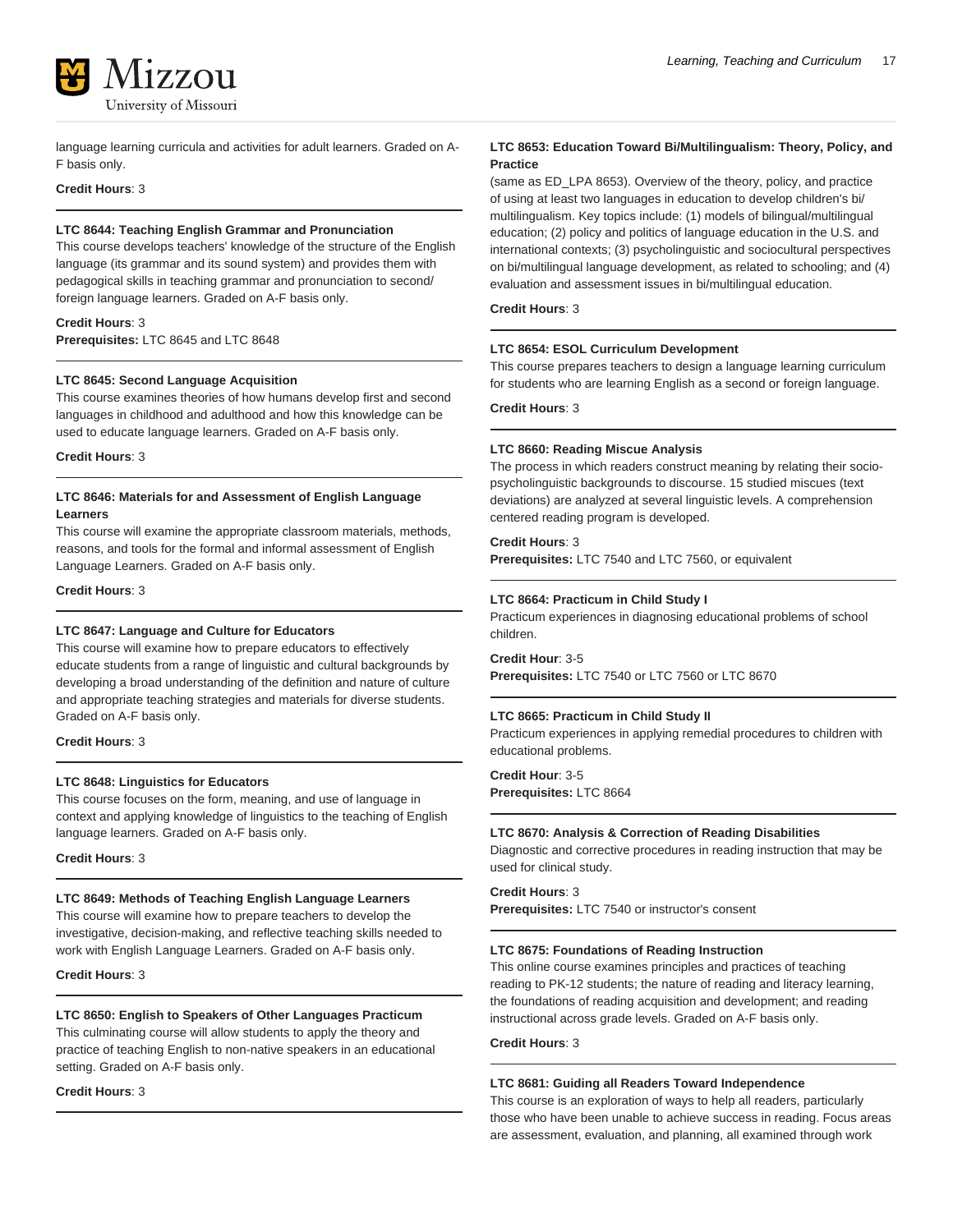

with an individual reader in a targeted case study. Graded on A-F basis only.

# **Credit Hours**: 3

#### **LTC 8682: Focus on Writing in the Classroom**

The course focuses on theory, research and practices in teaching writing in the elementary classroom (K-6) while developing a critical understanding of process methods to teach writing.

#### **Credit Hours**: 3

#### **LTC 8683: Celebrating Reading Through Good Books**

Many people can read but do not. This course will explore ways to make reading a joyful, exciting experience. Assignments will include reading journal articles that will help students meet self determined goals. Sharing books will be an important part of this course.

**Credit Hours**: 3

#### **LTC 8684: Integrating Literacy and Technology**

This will be a seminar course in which the students explore definitions of literacy, theoretical frameworks of educational technology, and literature that investigates the effectiveness of integrating literacy and technology. The students will also examine and evaluate a range of software used to integrate literacy and technology.

#### **Credit Hours**: 3

## **LTC 8685: Literature Opportunities: Using Children's and Young Adult's Literature in the Classroom**

This class examines genres in children's and young adult literature (grades 1-9). In-depth look at the work of children's authors and illustrators; explore issues of censorship, gender, and culture.

#### **Credit Hours**: 3

#### **LTC 8686: Theory of Instructional Strategies**

The course investigates instructional strategies in K-12 and higher education classrooms and the theories behind those strategies. Content includes large and small group strategies, inquiry-based learning, student-centered and direct instruction, and differentiated instruction.

**Credit Hours**: 3

#### **LTC 8687: Literacy and the Internet (Grades K-12)**

The internet offers a myriad of opportunities to engage K-12 students in meaningful, purpose-driven reading and writing. Students examine their own literacy programs, examine ways they can incorporate the internet, and create a classroom web site.

# **Credit Hours**: 3

#### **LTC 8688: Nature of Literacy in a Digital World**

New literacies are required to successfully engage in professional, civic, and personal lives that are imbued with technology. Students examine the literacy skills required to proficiently read and write with text messages, blogs, wikis, social networks, and virtual worlds.

#### **Credit Hours**: 3

#### **LTC 8689: Curricular Decisions for Literacy in a Digital World (Grades K-12)**

This course will focus on making a match between educational technologies that can be used to support literacy and your beliefs about literacy instruction. We will examine types of educational technologies, stances towards the integration of literacy and technology, various theoretical perspectives of literacy acquisition and development, aspects of literacy, and instructional approaches for literacy. You will examine various technologies and identify what best matches your literacy instruction. Graded on A-F basis only.

**Credit Hours**: 3

#### **LTC 8710: Nature of Science and Science Teaching**

Examines philosophical, historical and sociological views of the nature of science and implications for science education policy and science instruction.

**Credit Hours**: 3

#### **LTC 8712: Inquiry and the Science Curriculum**

Examines inquiry as the foundation of the science curriculum. Includes study of exemplary programs and curriculum materials, and provides models for curriculum development in science education.

**Credit Hours**: 3

#### **LTC 8714: Research in Science Education**

Studies appropriate research methodologies and reviews research and selected readings in science education. Allows option for elementary or secondary emphasis for specific areas: life, physical or earth sciences.

#### **Credit Hours**: 3

**Prerequisites:** undergraduate course in Science Education

#### **LTC 8717: Teaching, Learning, & Research in Middle & Secondary School Sci.I**

Course I is for Post-Baccalaureate Majors seeking Middle and/or Secondary teacher certification. Graded on A-F basis only.

**Credit Hours**: 3 **Prerequisites:** LTC 8942

# **LTC 8718: Teaching, Learning & Research Middle & Secondary School Sci.: II**

For Post-Baccalaureate Majors seeking Middle and/or Secondary teacher certification. Graded on A-F basis only.

**Credit Hours**: 3 **Prerequisites:** LTC 8942

# **LTC 8719: Teaching, Learning, & Research Middle & Secondary**

For Post-Baccalaureate Majors seeking Middle and/or Secondary teacher certification. Graded on A-F basis only.

**Credit Hours**: 3 **Prerequisites:** LTC 8942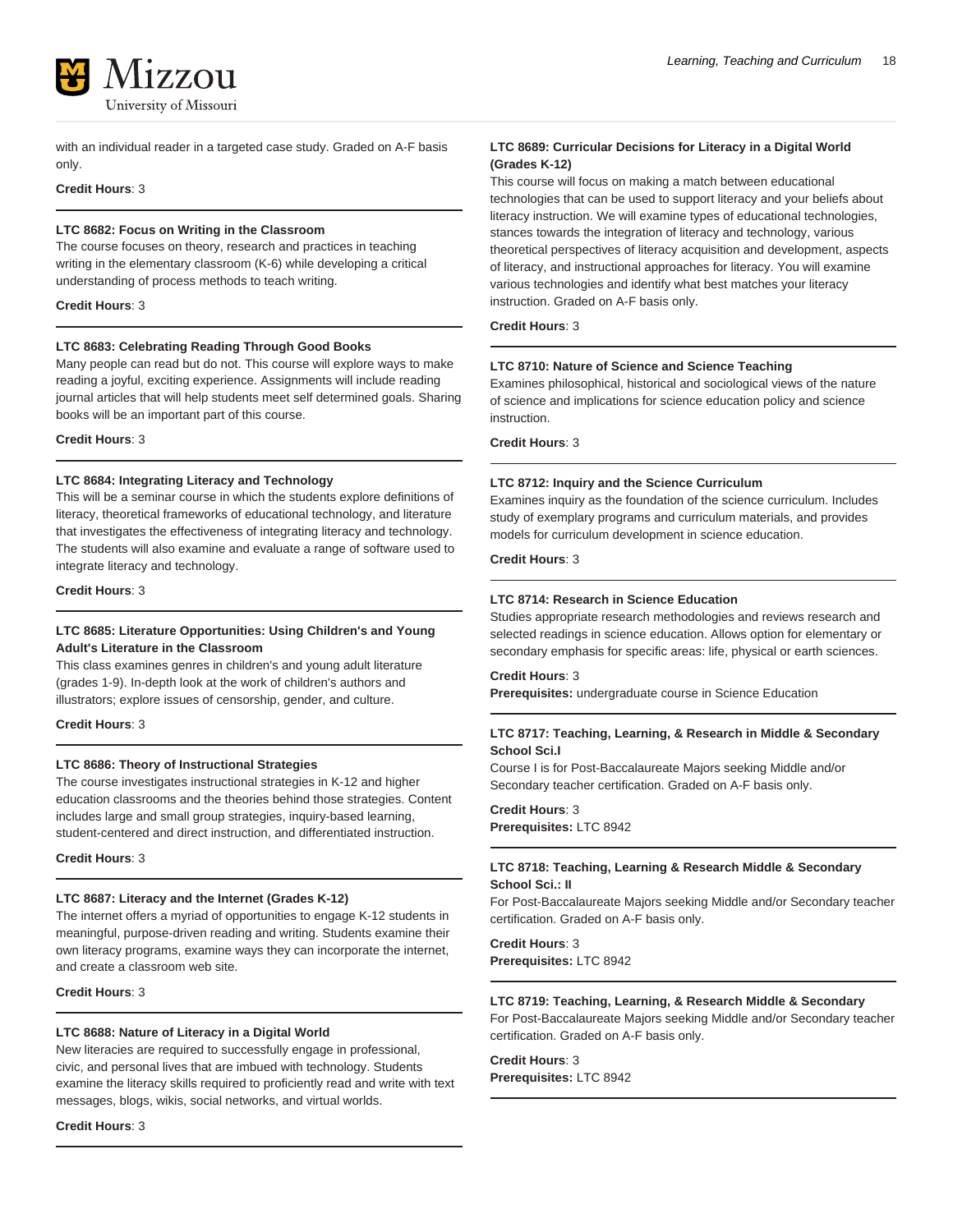# 17.7.011 University of Missouri

# **LTC 8724: College Science Teaching**

(same as BIO\_SC 8724, PHYSCS 8310 and ASTRON 8310). Study of learner characteristics, teaching strategies, and research findings related to teaching science at the post-secondary level.

# **Credit Hours**: 3

# **LTC 8725: Science Outreach: Public Understanding of Science**

(same as BIO\_SC 8725 and AN\_SCI 8725). Development of presentations to adult audiences on the science underlying issues of current interest. May be repeated for credit.

**Credit Hour**: 1-2

# **LTC 8726: Integrating Science with Outreach**

This course provides an opportunity for students to earn credit for outreach activities in the community. Students will capitalize on their area of study and scientific expertise in developing, implementing, and evaluating related outreach activities. May be repeated for credit.

**Credit Hour**: 1-6

# **LTC 8730: Survey of Art Education**

Provides survey of the development of art education and problems in the field by means of a critical inquiry.

**Credit Hours**: 3

# **LTC 8735: Visual Literacy and Visual Culture**

This course will investigate the intersection between art and language, exploring the connections between visual media and the written wordhow these two areas inform and enrich each other.

#### **Credit Hours**: 3

# **LTC 8740: Curriculum in Art Education**

Advanced study of art education curricula, with option for elementary or secondary emphasis. Study of exemplary art programs, standards of quality, curriculum models, curriculum design and construction, concomitant instructional methods and evaluation.

**Credit Hours**: 3

# **LTC 8745: Visual Thinking Strategies I**

This course will introduce regular classroom and art educators to Visual Thinking Strategies theory and methodology, building practical VTS facilitation skills through structured guidance and feedback as each participant implements VTS lessons within his/her own teaching context.

**Credit Hours**: 3

# **LTC 8746: Visual Thinking Strategies II**

Visual Thinking Strategies II students will build upon the basic facilitation skills acquired during VTS I as they design an image-based studio curriculum tailored to their own students and classrooms. Action research and peer coaching are key features of the course. Graded on A-F basis only.

**Credit Hours**: 3 **Prerequisites:** LTC 8745

# **LTC 8750: Review of Research in Art Education**

Studies appropriate research methodologies and reviews research and selected readings in art education.

# **Credit Hours**: 3

# **LTC 8765: Artistic Thinking: Multimedia Applications for Teaching Art**

This course is designed to keep pace with contemporary trends in technology and digital media literacies. Students will deeply explore current applications and develop curriculum implementation strategies for K-12 instruction in visual arts classrooms.

#### **Credit Hours**: 3

# **LTC 8766: Illuminating Process and Product: Making Learning Visible**

This course focuses on the evaluative processes that surround and are embedded in art education. Due to the subtle, nuanced, and product based nature of visual arts, evaluative practices should be studied, understood, and implemented in an effective and encouraging manner. Graded on A-F basis only.

**Credit Hours**: 3

# **LTC 8767: The Art of Teacher Reflection**

This course investigates reflective practices making deep inquiries into theoretical teaching practices. Students will examine their educational heritage, cultural beliefs and the implications these beliefs have on their current and future classrooms. Graded on A-F basis only.

# **Credit Hours**: 3

# **LTC 8780: Managing Classrooms for Learning**

Theoretical assumptions, goals, and research that inform various approaches to classroom management advocated for practitioners. Includes strategies for conducting action research on classroom management.

# **Credit Hour**: 1-3

**Prerequisites:** An educational psychology course or instructor's consent

#### **LTC 8790: Patterns for Instruction in Social Studies**

Presents and evaluates strategies for planning, teaching, and evaluating social studies in elementary and secondary schools.

**Credit Hours**: 3

#### **LTC 8800: Secondary Social Studies Curriculum**

Examines current theory, trends and practices in secondary social studies curriculum with a practicum in curriculum development.

**Credit Hours**: 3

#### **LTC 8805: Inquiry into K-12 History and Social Science**

this course is designed as a directed study on a topic in social studies content for the K-12 classroom. The focus of the course is on what is taught in social studies. Graded on A-F basis only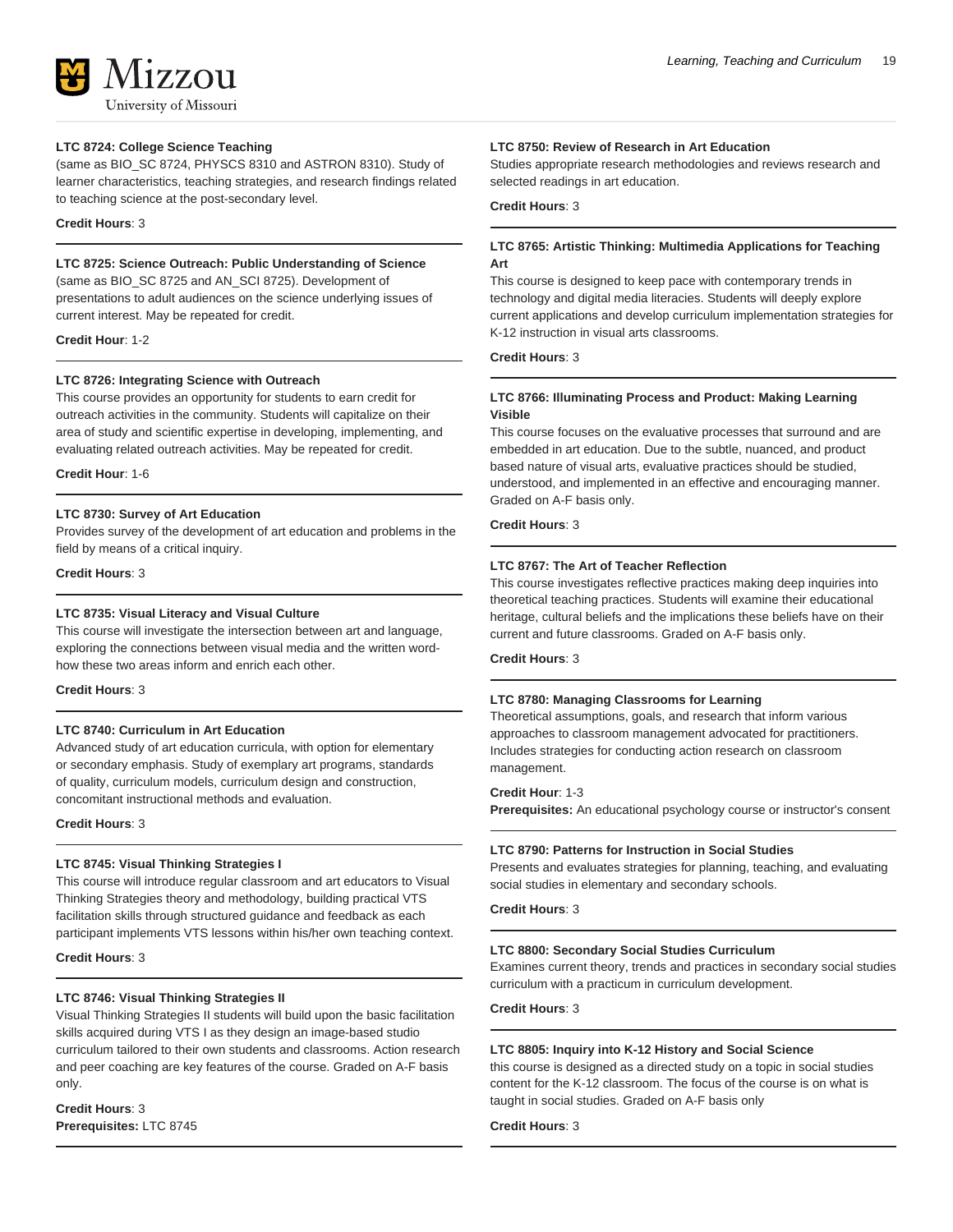#### **LTC 8806: Issues in the Social Studies Classroom**

This course is designed to provide an intensive study of current trends and significant issues in social studies that affect the social studies classroom.

**Credit Hours**: 3

# **LTC 8807: Exploration of Research in Social Studies**

The course serves as the capstone experience for graduate students pursuing in the LTC Masters program with an emphasis in social studies education. This course prepares students to engage in classroom research specific to a social studies classroom and/or setting. Students will consider their role as classroom researchers. Students will be asked to synthesize course readings and discuss the underlining theories, dilemmas, and tensions found in the research. Students will also conduct a capstone project. Graded on A-F basis only.

**Credit Hours**: 3

# **LTC 8860: Mathematics Curriculum**

Evolution of the mathematics curriculum during the 20th century will be studied. Emphasis will be given to examining major factors influencing the changing mathematics curriculum and their impact.

#### **Credit Hours**: 3

**Prerequisites:** teaching experience or the instructor's consent

# **LTC 8861: Teaching, Learning & Research in Middle & Secondary School Math I**

Course I for Post-Baccalaureate Majors seeking Middle and/or Secondary teacher certification. Graded on A-F basis only.

#### **Credit Hours**: 3

# **LTC 8862: Teaching, Learning & Research Middle & Secondary School Math: II**

Course II for Post-Baccalaureate Majors seeking Middle and/or Secondary teacher certification. Graded on A-F basis only.

**Credit Hours**: 3 **Prerequisites:** LTC 8861 **Corequisites:** LTC 8942

# **LTC 8863: Teaching, Learning, and Research Middle and Secondary Math III**

Course III for Post-Baccalaureate Majors seeking Middle and/or Secondary teacher certification. Graded on A-F basis only. Prerequisites: LTC 8861, and LTC 8862; Co-Requisites: LTC 8942.

#### **Credit Hours**: 3

#### **LTC 8865: Assessment in Mathematics Education**

Examination of assessment practices and the accountability movement. Emphasis is placed on significant research findings in assessment and implications for planning, implementing, and evaluating mathematics instruction.

# **Credit Hours**: 3

**Prerequisites:** ESC\_PS 7100 and teaching experience

# **LTC 8866: Contemporary Curriculum Issues in Mathematics Education**

Mathematics curriculum is a concern to students, parents, school districts, business leaders, and government officials. This course examines current trends in mathematics curriculum from the perspective of mathematics educators, policymakers, and the public. Factors influencing changes in mathematics curriculum are examined. Graded on an A-F basis only.

#### **Credit Hours**: 2

#### **LTC 8870: Studying Mathematics Teaching in Schools**

This course explores issues that must be considered in the study of mathematics teaching, with a focus on appreciating the complexity of teaching mathematics and the challenges involved with improving teaching within typical school systems and structures. It includes a survey of research on mathematics teaching and an introduction to a variety of research methodologies used in such studies. Graded on A-F basis only.

#### **Credit Hours**: 3

**Prerequisites:** Open to masters and doctoral students

#### **LTC 8871: Teaching and Learning Number/Operations Advanced**

Course will develop understanding of learning and teaching pre-number concepts, counting and cardinality, numbers and operations in base ten. Emphasis will be given to how children think about and learn these concepts and how they fit into the elementary school curriculum. Graded on A-F basis only.

**Credit Hours**: 3 **Corequisites:** LTC 8881

#### **LTC 8872: Teaching and Learning Rational Number Advanced**

The course is designed to develop an understanding of the learning and teaching of rational numbers and the ratio and proportional relationships. Emphasis will be given to how children think about and learn these concepts and how they fit into the elementary school curriculum. Graded on A-F basis only. Corequisites: LTC 8882

# **Credit Hours**: 3

# **LTC 8873: Teaching and Learning Geometry and Measurement Advanced**

This course is designed to develop and understanding of the teaching and learning of geometry and measurement. Emphasis will be given to how children think about and learn these concepts and how they fit into an elementary mathematics curriculum. Graded on an A-F basis only.

**Credit Hours**: 3 **Corequisites:** LTC 8883

# **LTC 8874: Teaching and Learning Algebraic Reasoning Advanced**

Course focuses on the content and complexities of teaching and assessing algebraic reasoning in grades 1-6. Includes examinations of representation, analysis of mathematical structures, patterns, functions, and the transition from arithmetic to algebra. Graded on A-F basis only. Corequisites: LTC 8884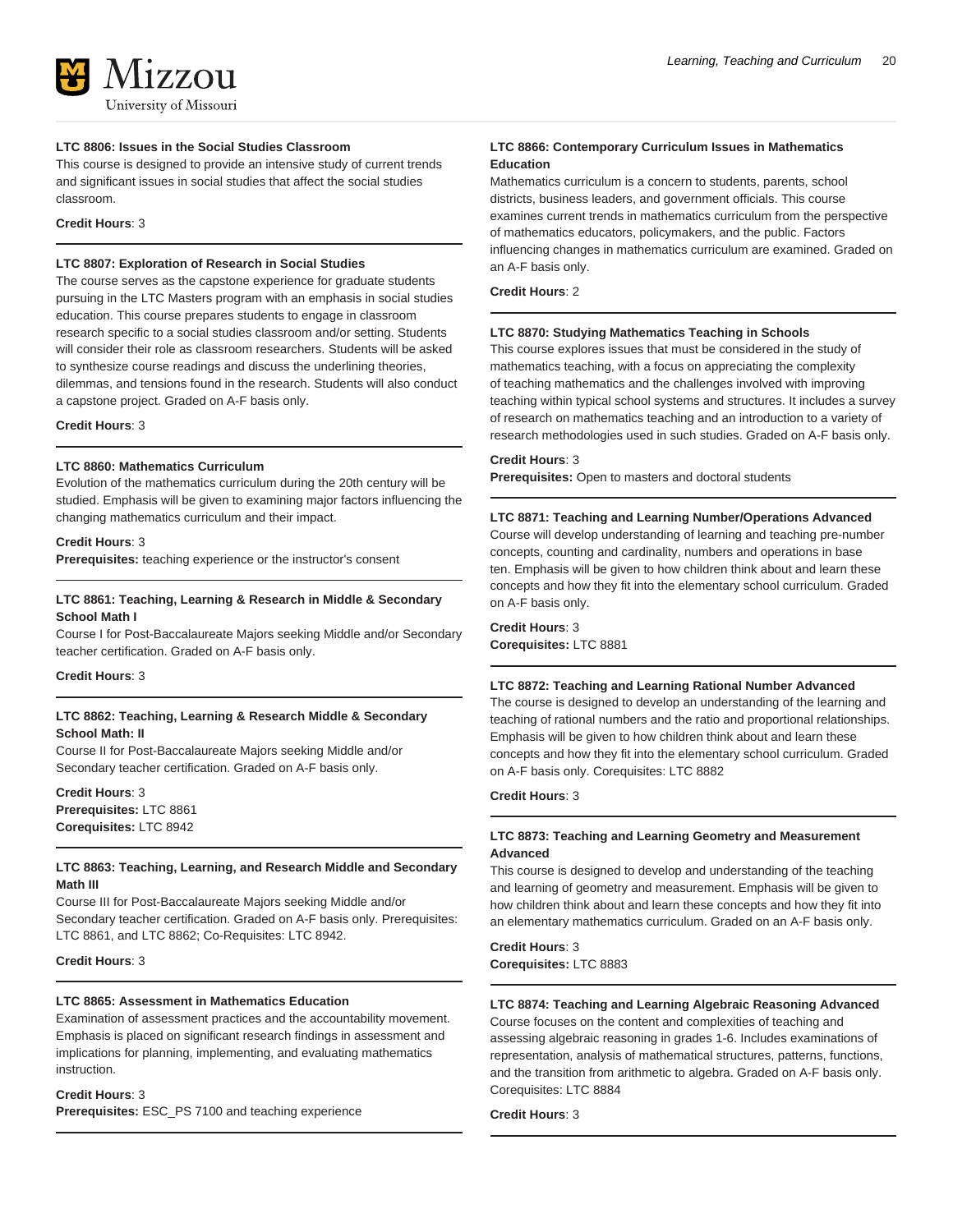# **LTC 8875: Technology and Mathematics Education**

This course will focus on effective uses of technology in mathematics teaching and learning. Participants will experience different electronic technologies including computers, graphing calculators, and calculator based laboratories.

#### **Credit Hours**: 3

**Prerequisites:** Open to masters and doctoral students

#### **LTC 8876: Teaching Data Analysis and Mathematical Modeling**

The course will develop understanding of data analysis and mathematical modeling. Emphasis will be given to how children think and learn about these concepts and how they fit into the elementary school curriculum. Graded on A-F basis only.

#### **Credit Hours**: 3

#### **LTC 8877: Foundations of Mathematics Leadership in Elem Schools**

This course provides opportunities for participants to develop knowledge and understanding of leadership principles and the process of continuous improvement as it related to the roles and responsibilities of elementary mathematics specialists. Graded on A-F basis only.

#### **Credit Hours**: 2

# **LTC 8878: Mathematical Leadership for Elementary Schools Advanced**

This advanced leadership course focuses on research and practice related to teamwork, interaction, communication, conflict resolution, and leadership in K-5 schools. Candidates will examine effective strategies for influencing and facilitating school/district improvement. Course graded on A-F basis only.

#### **Credit Hours**: 3

#### **LTC 8879: Mathematical Thinking and Learning**

This course surveys empirical research on mathematical thinking and learning in grades K-12, explores the complexity and mathematical power in students' thinking, and cultivates skill in using clinical interview methods to study students' thinking and learning. Graded on A-F basis only.

**Credit Hours**: 3

#### **LTC 8881: Internship - Number and Operations in Elementary Schools**

A supervised mathematics teaching practicum with online seminars in which the candidate acquires experience working with a range of students and adult learners (parents and teachers) on number and operations concepts. Graded on A-F basis only. Corequisites: LTC 8871

**Credit Hour**: 1

# **LTC 8882: Internship - Rational Numbers in Elementary Schools**

A supervised mathematics teaching practicum with online seminars in which the candidate acquires experience working with a range of students and adult learners (teachers and parents) on rational number and proportional thinking concepts. Graded A-F basis only. Corequisites: LTC 8872

#### **Credit Hour**: 1

# **LTC 8883: Internship - Geometry/Measurement in Elementary Schools**

A supervised mathematics teaching practicum with online seminars in which the candidate acquires experience working with students and adult learners (teachers and parents) on geometry and measurement concepts appropriate for K-5 students. Graded on A-F basis only.

#### **Credit Hour**: 1 **Corequisites:** LTC 8873

#### **LTC 8884: Internship - Algebraic Reasoning in Elementary Schools**

A supervised mathematics teaching practicum with online seminars in which the candidate acquires experience working with a range of students and adult learners (teachers and parents) on concepts related to algebraic reasoning appropriate for K-5 students. Course graded on A-F basis only. Corequisites: LTC 8874

# **Credit Hour**: 1

#### **LTC 8886: Contemporary Equity Issues in Mathematics Education**

Certain student populations (e.g., socioeconomically disadvantaged, racial minorities, English Language Learners, students with disabilities) have been traditionally underserved by the U.S. mathematics education system. This course explores the fundamental issues underlying this situation and explores mathematics teaching techniques that can be used to make students' learning opportunities more equitable. Graded on an A-F basis only.

# **Credit Hours**: 3

#### **LTC 8890: Mathematics Education Research**

Examination of major research efforts and significant findings on learning and teaching mathematics. Emphasis will be placed on becoming knowledgeable of research and on developing wise consumers of research in mathematics education.

# **Credit Hours**: 3

**Prerequisites:** teaching experience or instructor's consent

## **LTC 8893: Integrating Instruction in Science and Mathematics, Grades 5-12**

This course is designed to help middle and secondary mathematics and science teachers enhance student understanding of mathematics and science through integration of the disciplines.

**Credit Hours**: 2

#### **LTC 8896: Secondary Mathematics from an Advanced Perspective**

This course deepens understanding of the mathematics underlying the secondary school curriculum. It addresses high school content from the viewpoint of advanced mathematics. Connections are explored within high school content and between high school and college content. Content strands include analysis, algebra, and Euclidean and non-Euclidean geometry. Graded on an A-F basis only.

#### **Credit Hours**: 3

#### **LTC 8900: Seminar in Curriculum and Instruction**

Seminar in Curriculum and Instruction. Some sections may be graded on A-F or S/U graded basis only.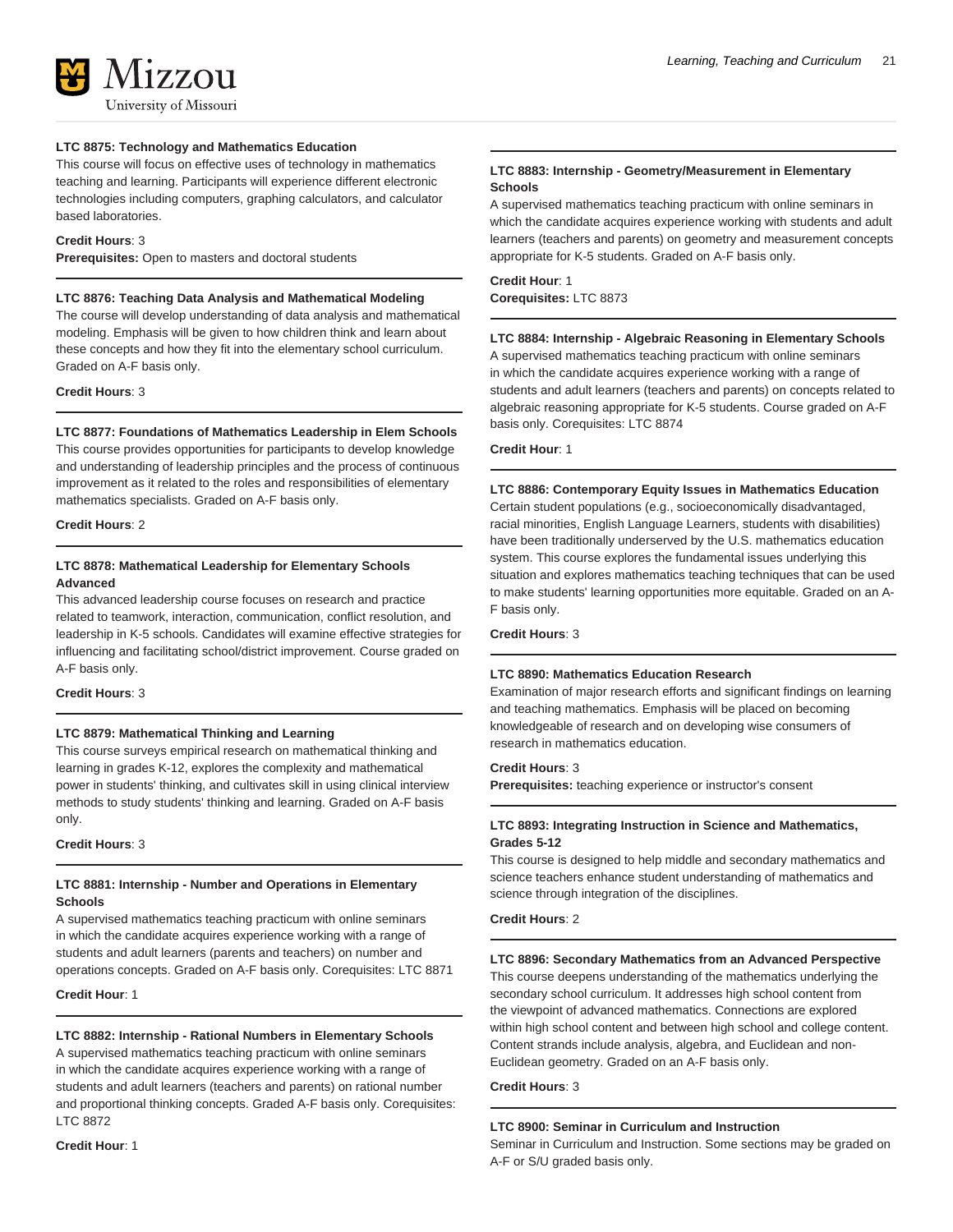

#### **Credit Hour**: 1-3

# **LTC 8910: Individual Research**

Independent research not leading to thesis.

**Credit Hour**: 1-3 **Prerequisites:** consent required

#### **LTC 8913: Curriculum Development**

Curriculum Development explores the intersections of learning, teaching, and curriculum. Students investigate not just various definitions of, types of, and purposes for educational curriculum, but more specifically focus on curriculum-in-practice. Student explore how teachers enact curriculum and the factors that inform curriculum use, such as state and national standards, standardized assessments, school contexts and curricular materials. Students study and apply models of curriculum development and curriculum decision-making for everyday classroom use, which may include backwards design, culturally-relevant designs, principles of learning and/or other curricular and instructional approaches. Graded on A-F basis only.

**Credit Hours**: 3

#### **LTC 8914: Culturally Responsive Pedagogy**

This course equips practicing teachers, curriculum developers, and community leaders with tools to address the varied cultural and social landscape of today's classrooms. Students examine political, cultural, and economic conditions of schools and develop strengths-based, culturally responsive approaches to teaching. Graded on A-F basis only.

**Credit Hours**: 3

# **LTC 8915: Classroom Research-Learning, Teaching and Curriculum**

Study of original classroom research and theories of instruction leading to plans for personal research and theory development.

**Credit Hour**: 1-3 **Prerequisites:** advanced graduate standing

#### **LTC 8930: Ethnographic Research in Education**

Investigate practical aspects, nature, and assumptions of ethnographic research in education. Pilot study required.

**Credit Hours**: 3 **Prerequisites:** ESC\_PS 7170 or equivalent

# **LTC 8940: In-Service Course in Curriculum and Instruction** Course work adapted to current vocational needs.

**Credit Hour**: 1-99

**Prerequisites:** instructor's consent

# **LTC 8941: Internship in Curriculum and Instruction**

Provides internship experience under supervision in advanced levels of curriculum and instruction.

#### **Credit Hour**: 1-99

**Prerequisites:** departmental chairman's consent

#### **LTC 8942: Advanced Internship in Curriculum and Instruction**

This internship is for students enrolled in MU COE Post-Baccalaureate Certification Programs. Graded on A-F basis only.

# **Credit Hour**: 1-10

**Prerequisites:** instructor's consent

# **LTC 8950: Case Study Research Methods**

This course introduces graduate students to the advanced qualitative techniques related to case study research, within and across case coding strategies, and theoretical/philosophical underpinnings of case study research methodology.

# **Credit Hours**: 3

**Prerequisites:** Previous introductory course in qualitative research methods is required

#### **LTC 8951: Grounded Theory and Situated Inquiry**

(same as LTC 8951). For qualitative researchers attempting to understand social processes, Grounded Theory (GT) offers a way of developing theory empirically, 'from the bottom up.' In fact, this is what most distinguishes GT from other methods. It is explicitly emergent. It does not test a hypothesis. It provides useful tools to learn about participants' understandings and experiences of a social issue, process, or phenomena and to discover and construct theory to account for the social processes being studied. In this course, we will consider the theoretical underpinnings and practices of classic and contemporary GT methodologies. Importantly, we will conduct research and a GT analysis of data.

#### **Credit Hours**: 3

**Prerequisites:** ESC\_PS 8957 and ESC\_PS 9620

# **LTC 8952: Narrative Inquiry Theory and Research Methods**

Narrative inquiry has gained popularity amongst researchers specifically in education and other social science fields with various theoretical and analytical approaches. In this advanced qualitative course, students will learn about these approaches and develop critical perspectives toward narrative inquiry. The purpose of this course is to expose students, in various disciplines, to the theoretical underpinnings of narrative inquiry and provide space to "have a try" at several analytical methods for narrative research (i.e. thematic, structural, dialogic/performative, and image analysis). This course will equip students with narrative research method experiences that could be used for dissertation research.

#### **Credit Hours**: 3

**Prerequisites:** ESC\_PS 8957 and ESC\_PS 9620

#### **LTC 8953: Poststructural Theory and Research Methods**

Poststructural perspectives call into question the universals and/or structures of society. The purpose of this course is to expose students, in various disciplines, to poststructural theory and provide space to "have a try" at thinking with theory for data analysis. This course provides space for students to read poststructural scholars' original writings. Readings for the course also allow students to read secondary sources and research studies that apply poststructural ideas. Students are encouraged to think of ways that poststructural theory can become a methodology and/or method for research in their discipline.

#### **Credit Hours**: 3 **Prerequisites:** ESC\_PS 8957 and ESC\_PS 9620